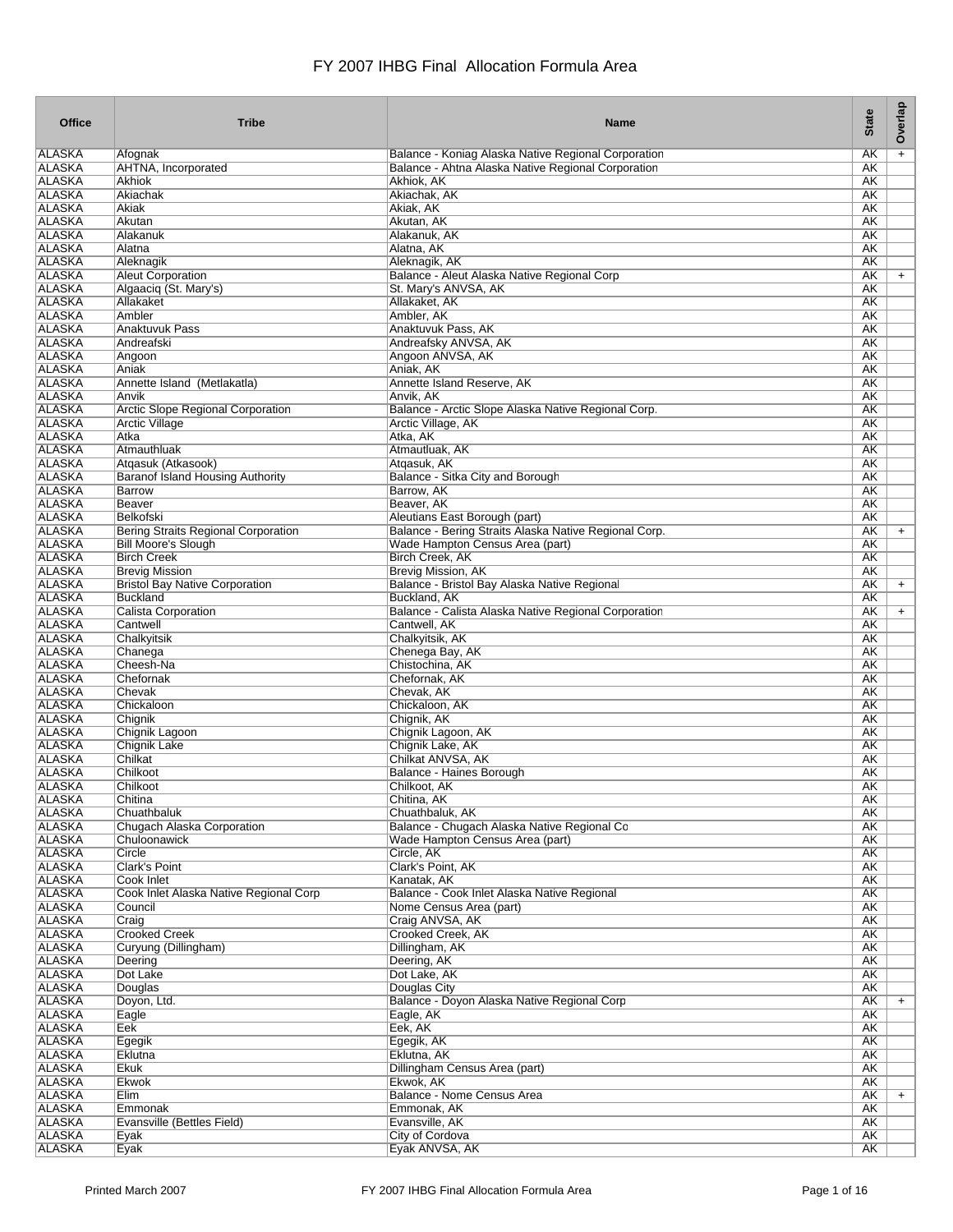| <b>Office</b>                  | <b>Tribe</b>                               | <b>Name</b>                                                            | <b>State</b>           | Overlap   |
|--------------------------------|--------------------------------------------|------------------------------------------------------------------------|------------------------|-----------|
| <b>ALASKA</b>                  | <b>False Pass</b>                          | False Pass, AK                                                         | <b>AK</b>              |           |
| <b>ALASKA</b>                  | Fort Yukon                                 | Fort Yukon, AK                                                         | <b>AK</b>              |           |
| <b>ALASKA</b>                  | Gakona                                     | Gakona ANVSA, AK                                                       | <b>AK</b>              |           |
| <b>ALASKA</b>                  | Galena                                     | Galena, AK                                                             | AΚ                     |           |
| <b>ALASKA</b>                  | Gambell                                    | Gambell, AK                                                            | <b>AK</b>              |           |
| <b>ALASKA</b><br><b>ALASKA</b> | Georgetown                                 | Georgetown, AK<br>Golovin, AK                                          | <b>AK</b><br><b>AK</b> |           |
| <b>ALASKA</b>                  | Golovin (Chinik)<br>Goodnews Bay           | Goodnews Bay, AK                                                       | <b>AK</b>              |           |
| <b>ALASKA</b>                  | Grayling                                   | Grayling, AK                                                           | <b>AK</b>              |           |
| <b>ALASKA</b>                  | Gulkana                                    | Gulkana, AK                                                            | <b>AK</b>              |           |
| <b>ALASKA</b>                  | Hamilton                                   | Wade Hampton Census Area (part)                                        | <b>AK</b>              |           |
| <b>ALASKA</b>                  | <b>Healy Lake</b>                          | <b>Healv Lake, AK</b>                                                  | AK                     |           |
| <b>ALASKA</b>                  | <b>Holy Cross</b>                          | Holy Cross, AK                                                         | AK                     |           |
| <b>ALASKA</b>                  | Hoonah                                     | Hoonah, AK                                                             | <b>AK</b>              |           |
| <b>ALASKA</b>                  | Hooper Bay                                 | Hooper Bay, AK                                                         | <b>AK</b>              |           |
| <b>ALASKA</b>                  | Hughes                                     | Hughes, AK<br>Huslia, AK                                               | <b>AK</b>              |           |
| <b>ALASKA</b><br><b>ALASKA</b> | Huslia<br>Hydaburg                         | Hydaburg, AK                                                           | <b>AK</b><br><b>AK</b> |           |
| <b>ALASKA</b>                  | Igiugig                                    | Igiugig, AK                                                            | <b>AK</b>              |           |
| <b>ALASKA</b>                  | Iliamna                                    | Iliamna, AK                                                            | AK                     |           |
| <b>ALASKA</b>                  | Inalik (Diomede)                           | Inalik, AK                                                             | AΚ                     |           |
| <b>ALASKA</b>                  | Iqurmuit (Russian Mission)                 | Russian Mission, AK                                                    | <b>AK</b>              |           |
| <b>ALASKA</b>                  | Ivanof Bay                                 | Ivanof Bay, AK                                                         | <b>AK</b>              |           |
| <b>ALASKA</b>                  | Kaguyak                                    | Balance - Koniag Alaska Native Regional Corporation                    | AK                     | $+$       |
| <b>ALASKA</b>                  | Kake                                       | Kake ANVSA, AK                                                         | <b>AK</b>              |           |
| <b>ALASKA</b>                  | Kaktovik                                   | Kaktovik, AK                                                           | <b>AK</b>              |           |
| <b>ALASKA</b>                  | Kalskag                                    | Kalskag, AK                                                            | <b>AK</b>              |           |
| <b>ALASKA</b><br><b>ALASKA</b> | Kaltag<br>Kanatak                          | Kaltag, AK                                                             | <b>AK</b>              |           |
| <b>ALASKA</b>                  | Karluk                                     | Karluk, AK                                                             | AK                     |           |
| <b>ALASKA</b>                  | Kasigluk                                   | Kasigluk, AK                                                           | <b>AK</b>              |           |
| <b>ALASKA</b>                  | Kassan                                     | Kasaan ANVSA, AK                                                       | <b>AK</b>              |           |
| <b>ALASKA</b>                  | Kenaitze                                   | Kenaitze, AK                                                           | <b>AK</b>              |           |
| <b>ALASKA</b>                  | Ketchikan                                  | Balance - Ketchikan Gateway Borough                                    | <b>AK</b>              |           |
| <b>ALASKA</b>                  | Kiana                                      | Kiana, AK                                                              | <b>AK</b>              |           |
| <b>ALASKA</b>                  | King Cove Agdaagux                         | King Cove, AK                                                          | <b>AK</b>              |           |
| <b>ALASKA</b>                  | King Island                                | Balance - Nome Census Area                                             | AΚ                     | $+$       |
| <b>ALASKA</b><br><b>ALASKA</b> | <b>King Salmon</b><br>Kipnuk               | Balance - Bristol Bay Alaska Native Regional Corporation<br>Kipnuk, AK | AΚ<br><b>AK</b>        | $\ddot{}$ |
| <b>ALASKA</b>                  | Kivalina                                   | Kivalina, AK                                                           | AK                     |           |
| <b>ALASKA</b>                  | Klawock                                    | Klawock ANVSA, AK                                                      | AΚ                     |           |
| <b>ALASKA</b>                  | Kluti Kaah (Copper Center)                 | Copper Center, AK                                                      | AΚ                     |           |
| <b>ALASKA</b>                  | Knik                                       | Knik ANVSA, AK                                                         | <b>AK</b>              |           |
| <b>ALASKA</b>                  | Kobuk                                      | Kobuk, AK                                                              | <b>AK</b>              |           |
| <b>ALASKA</b>                  | Kokhanok                                   | Kokhanok, AK                                                           | AK                     |           |
| <b>ALASKA</b>                  | Koliganek                                  | New Koliganek, AK                                                      | <b>AK</b>              |           |
| <b>ALASKA</b><br><b>ALASKA</b> | Kongiganak                                 | Kongiganak, AK                                                         | AK<br><b>AK</b>        |           |
| ALASKA                         | Koniag, Incorporated<br>Kotlik             | Balance - Koniag Alaska Native Regional Corp.<br>Kotlik, AK            | AK                     | $\ddot{}$ |
| <b>ALASKA</b>                  | Kotzebue                                   | Kotzebue, AK                                                           | <b>AK</b>              |           |
| <b>ALASKA</b>                  | Koyuk                                      | Koyuk, AK                                                              | AK                     |           |
| <b>ALASKA</b>                  | <b>Koyukuk</b>                             | Koyukuk, AK                                                            | AK                     |           |
| <b>ALASKA</b>                  | Kwethluk                                   | Kwethluk, AK                                                           | AK                     |           |
| <b>ALASKA</b>                  | Kwigillingok                               | Kwigillingok, AK                                                       | AK                     |           |
| <b>ALASKA</b>                  | Kwinhagak (Quinhagak)                      | Kwinhagak, AK                                                          | AK                     |           |
| <b>ALASKA</b>                  | Larsen Bay                                 | Larsen Bay, AK                                                         | AK                     |           |
| <b>ALASKA</b>                  | Lesnoi (Woody Island)<br>Levelock          | Balance - Koniag Alaska Native Regional Corporation                    | AK                     | $+$       |
| <b>ALASKA</b><br><b>ALASKA</b> | Lime Village                               | Levelock, AK<br><b>Bethel Census Area (part)</b>                       | <b>AK</b><br>AK        |           |
| <b>ALASKA</b>                  | Lower Kalskag                              | Lower Kalskag, AK                                                      | AK                     |           |
| <b>ALASKA</b>                  | <b>Manley Hot Springs</b>                  | Manley Hot Springs, AK                                                 | AK                     |           |
| <b>ALASKA</b>                  | Manokotak                                  | Manokotak, AK                                                          | AK                     |           |
| <b>ALASKA</b>                  | Marshall                                   | Marshall, AK                                                           | AK                     |           |
| <b>ALASKA</b>                  | Mary's Igloo                               | Nome Census Area (part)                                                | AK                     |           |
| <b>ALASKA</b>                  | <b>McGrath</b>                             | McGrath, AK                                                            | <b>AK</b>              |           |
| <b>ALASKA</b>                  | Mekoryuk                                   | Mekoryuk, AK                                                           | AK                     |           |
| <b>ALASKA</b>                  | Mentasta                                   | Mentasta Lake, AK                                                      | AK                     |           |
| <b>ALASKA</b><br><b>ALASKA</b> | Minto<br>Mountain Village (Asa'Carsarmiut) | Minto, AK<br>Mountain Village, AK                                      | AK<br>AK               |           |
| <b>ALASKA</b>                  | <b>Naknek</b>                              | Naknek, AK                                                             | AK                     |           |
| <b>ALASKA</b>                  | <b>NANA Corporation</b>                    | Balance - NANA Alaska Native Regional Corp.                            | AK                     |           |
| <b>ALASKA</b>                  | Nanwelek (English Bay)                     | Nanwalek, AK                                                           | AK                     |           |
| <b>ALASKA</b>                  | Napaimute                                  | Bethel Census Area (part)                                              | AK                     |           |
| <b>ALASKA</b>                  | <b>Napakiak</b>                            | Napakiak, AK                                                           | <b>AK</b>              |           |
| <b>ALASKA</b>                  | Napaskiak                                  | Napaskiak, AK                                                          | <b>AK</b>              |           |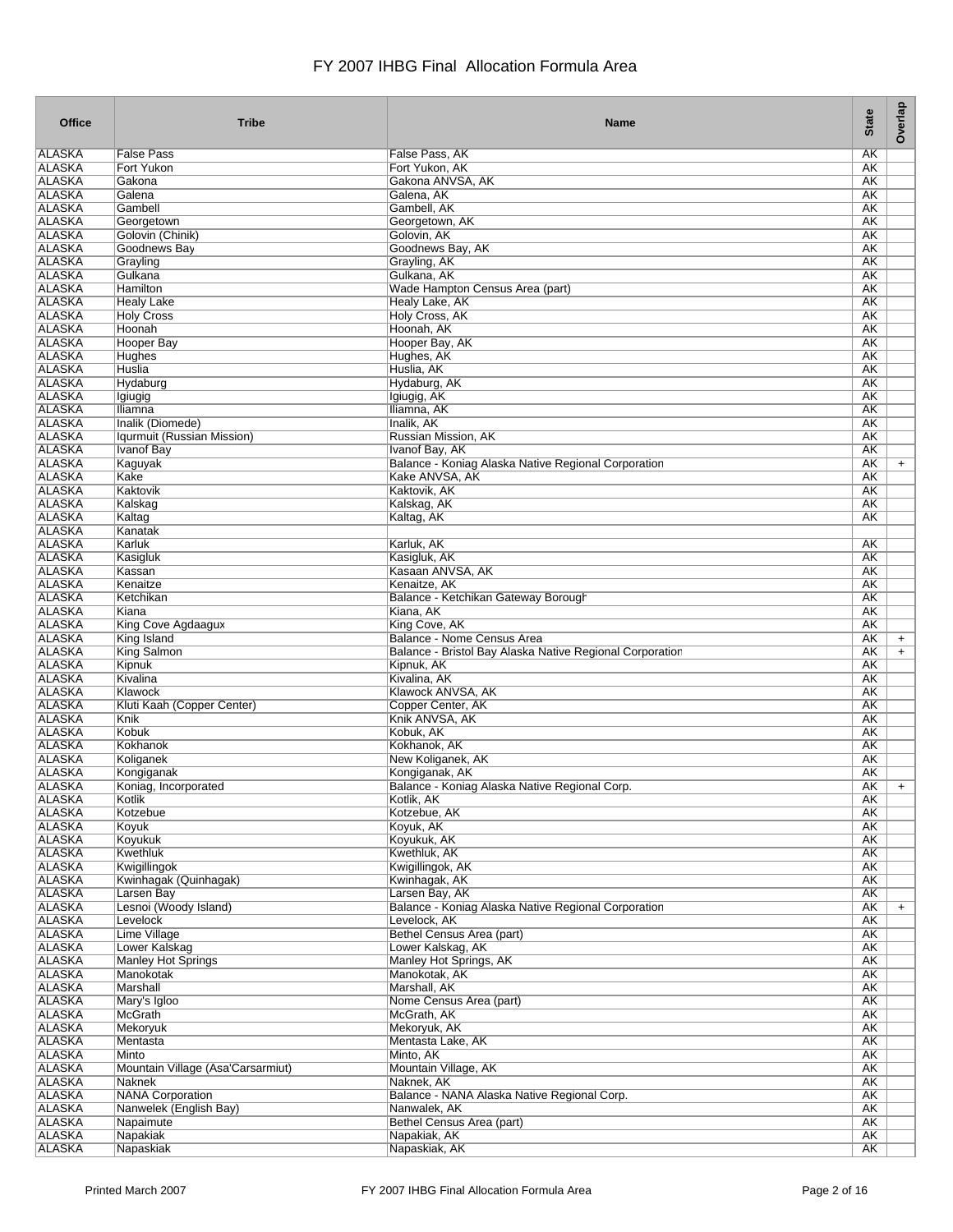| <b>Office</b>                  | <b>Tribe</b>                                 | <b>Name</b>                                         | <b>State</b>           | Overlap   |
|--------------------------------|----------------------------------------------|-----------------------------------------------------|------------------------|-----------|
| <b>ALASKA</b>                  | Nelson Lagoon                                | Nelson Lagoon, AK                                   | <b>AK</b>              |           |
| <b>ALASKA</b>                  | Nenana                                       | Nenana, AK                                          | <b>AK</b>              |           |
| <b>ALASKA</b>                  | <b>New Stuyahok</b>                          | New Stuyahok, AK                                    | AK                     |           |
| <b>ALASKA</b>                  | Newhalen                                     | Newhalen, AK                                        | AK                     |           |
| <b>ALASKA</b>                  | <b>Newtok</b>                                | Newtok, AK                                          | <b>AK</b>              |           |
| <b>ALASKA</b>                  | Nightmute                                    | Nightmute, AK                                       | <b>AK</b>              |           |
| <b>ALASKA</b><br><b>ALASKA</b> | Nikolai<br>Nikolski                          | Nikolai, AK<br>Nikolski, AK                         | <b>AK</b><br><b>AK</b> |           |
| <b>ALASKA</b>                  | <b>Ninilchik</b>                             | Ninilchik, AK                                       | <b>AK</b>              |           |
| <b>ALASKA</b>                  | Noatak                                       | Noatak, AK                                          | <b>AK</b>              |           |
| <b>ALASKA</b>                  | Nome                                         | Balance - Nome Census Area                          | <b>AK</b>              | $\ddot{}$ |
| <b>ALASKA</b>                  | Nondalton                                    | Nondalton, AK                                       | AK                     |           |
| <b>ALASKA</b>                  | Noorvik                                      | Noorvik, AK                                         | AK                     |           |
| <b>ALASKA</b>                  | Northway                                     | Balance - Doyon Alaska Native Regional Corp         | <b>AK</b>              | $+$       |
| <b>ALASKA</b>                  | Northway                                     | Northway, AK                                        | <b>AK</b>              | $+$       |
| <b>ALASKA</b>                  | Nuigsut                                      | Nuigsut, AK                                         | <b>AK</b>              |           |
| <b>ALASKA</b>                  | Nulato                                       | Nulato, AK                                          | AK                     |           |
| <b>ALASKA</b>                  | Nunapitchuk                                  | Nunapitchuk, AK                                     | <b>AK</b>              |           |
| <b>ALASKA</b>                  | Ohogamiut                                    | Wade Hampton Census Area (part)                     | <b>AK</b>              |           |
| <b>ALASKA</b>                  | Old Harbor                                   | Old Harbor, AK                                      | <b>AK</b>              |           |
| <b>ALASKA</b>                  | Orutsararmuit (Bethel)                       | Bethel, AK                                          | <b>AK</b>              |           |
| <b>ALASKA</b>                  | Oscarville                                   | Oscarville, AK                                      | <b>AK</b>              |           |
| <b>ALASKA</b>                  | Ouzinkie                                     | Ouzinkie, AK                                        | <b>AK</b>              |           |
| <b>ALASKA</b>                  | Paimiut                                      | Wade Hampton Census Area (part)                     | <b>AK</b>              |           |
| <b>ALASKA</b><br><b>ALASKA</b> | <b>Pauloff Harbor Village</b>                | Balance - Aleut Alaska Native Regional Corporation  | AK                     | $+$       |
| <b>ALASKA</b>                  | Pedro Bay<br>Perryville                      | Pedro Bay, AK<br>Perryville, AK                     | <b>AK</b><br><b>AK</b> |           |
| <b>ALASKA</b>                  | Petersburg                                   | Petersburg Census Area                              | <b>AK</b>              |           |
| <b>ALASKA</b>                  | <b>Pilot Point</b>                           | Pilot Point ANVSA, AK                               | AK                     |           |
| <b>ALASKA</b>                  | <b>Pilot Station</b>                         | <b>Pilot Station, AK</b>                            | <b>AK</b>              |           |
| <b>ALASKA</b>                  | Pitka's Point                                | Pitkas Point, AK                                    | <b>AK</b>              |           |
| <b>ALASKA</b>                  | Platinum                                     | Platinum, AK                                        | AK                     |           |
| <b>ALASKA</b>                  | Point Hope                                   | Point Hope, AK                                      | <b>AK</b>              |           |
| <b>ALASKA</b>                  | Point Lay                                    | Point Lay, AK                                       | <b>AK</b>              |           |
| <b>ALASKA</b>                  | Port Graham                                  | Port Graham, AK                                     | <b>AK</b>              |           |
| <b>ALASKA</b>                  | Port Heiden                                  | Port Heiden, AK                                     | <b>AK</b>              |           |
| <b>ALASKA</b>                  | Port Lions                                   | Port Lions, AK                                      | AK                     |           |
| <b>ALASKA</b>                  | Portage Creek                                | Portage Creek, AK                                   | <b>AK</b>              |           |
| <b>ALASKA</b>                  | Qagan Tayagungin (Sand Point)                | Sand Point, AK                                      | <b>AK</b>              |           |
| <b>ALASKA</b>                  | Qawalangin (Unalaska)                        | Unalaska, AK                                        | <b>AK</b>              |           |
| <b>ALASKA</b>                  | Rampart                                      | Rampart, AK                                         | <b>AK</b>              |           |
| <b>ALASKA</b>                  | <b>Red Devil</b>                             | Red Devil, AK                                       | <b>AK</b>              |           |
| <b>ALASKA</b>                  | Ruby                                         | Ruby, AK<br>St. George, AK                          | <b>AK</b>              |           |
| <b>ALASKA</b><br><b>ALASKA</b> | Saint George<br>Saint Michael                | St. Michael, AK                                     | <b>AK</b><br>AK        |           |
| <b>ALASKA</b>                  | <b>Saint Paul</b>                            | St. Paul ANVSA, AK                                  | <b>AK</b>              |           |
| <b>ALASKA</b>                  | Salamatoff                                   | Salamatof, AK                                       | AK                     |           |
| <b>ALASKA</b>                  | Savoonga                                     | Savoonga, AK                                        | AK                     |           |
| ALASKA                         | Saxman                                       | Saxman, AK                                          | AK.                    |           |
| <b>ALASKA</b>                  | Scammon Bay                                  | Scammon Bay, AK                                     | AK                     |           |
| <b>ALASKA</b>                  | Selawik                                      | Selawik, AK                                         | AK                     |           |
| <b>ALASKA</b>                  | Seldovia                                     | Seldovia, AK                                        | AK                     |           |
| <b>ALASKA</b>                  | Shageluk                                     | Shageluk, AK                                        | AK                     |           |
| <b>ALASKA</b>                  | Shaktoolik                                   | Shaktoolik, AK                                      | AK                     |           |
| <b>ALASKA</b>                  | Sheldon's Point                              | Nunam Iqua, AK                                      | AK                     |           |
| <b>ALASKA</b>                  | Shishmaref                                   | Shishmaref, AK                                      | <b>AK</b>              |           |
| <b>ALASKA</b>                  | Shungnak                                     | Shungnak, AK                                        | AK                     |           |
| <b>ALASKA</b>                  | Skagway                                      | Balance - Skagway-Hoonah-Angoon Census Area         | <b>AK</b>              |           |
| <b>ALASKA</b>                  | Sleetmute                                    | Sleetmute, AK                                       | <b>AK</b>              |           |
| <b>ALASKA</b>                  | Solomon                                      | Solomon, AK                                         | AK                     |           |
| <b>ALASKA</b><br><b>ALASKA</b> | South Naknek                                 | South Naknek, AK<br>Stebbins, AK                    | AK<br>AK               |           |
| <b>ALASKA</b>                  | <b>Stebbins</b>                              | Stevens Village, AK                                 | AK                     |           |
| <b>ALASKA</b>                  | <b>Stevens Village</b><br><b>Stony River</b> | Stony River, AK                                     | AK                     |           |
| <b>ALASKA</b>                  | Sun'aq Tribe of Kodiak                       | Balance - Koniag Alaska Native Regional Corporation | <b>AK</b>              | $+$       |
| <b>ALASKA</b>                  | <b>Takotna</b>                               | Takotna, AK                                         | <b>AK</b>              |           |
| <b>ALASKA</b>                  | Tanacross                                    | Tanacross, AK                                       | AK                     |           |
| <b>ALASKA</b>                  | Tanana                                       | Tanana, AK                                          | AK                     |           |
| <b>ALASKA</b>                  | <b>Tatitlek</b>                              | Tatitlek, AK                                        | AK                     |           |
| <b>ALASKA</b>                  | Tazlina                                      | Tazlina, AK                                         | AK                     |           |
| <b>ALASKA</b>                  | Telida                                       | Telida, AK                                          | AK                     |           |
| <b>ALASKA</b>                  | Teller                                       | Teller, AK                                          | AK                     |           |
| <b>ALASKA</b>                  | <b>Tetlin</b>                                | Tetlin, AK                                          | AK                     |           |
| <b>ALASKA</b>                  | Tlingit-Haida Central Council                | Balance - Sealaska Alaska Native Regional C         | <b>AK</b>              |           |
| <b>ALASKA</b>                  | Togiak                                       | Togiak, AK                                          | AK                     |           |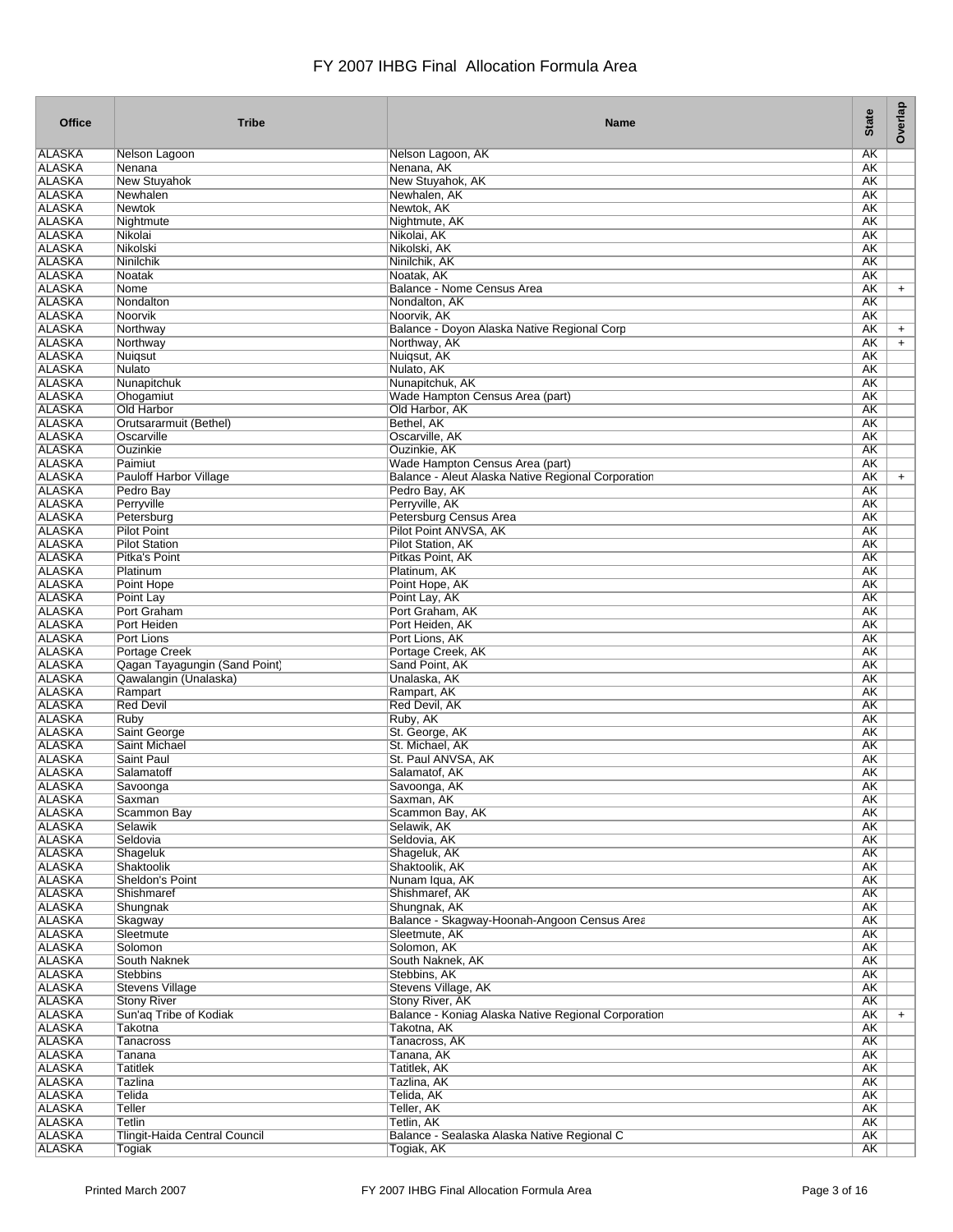| <b>Office</b> | <b>Tribe</b>                     | <b>Name</b>                                          | <b>State</b> | Overlap |
|---------------|----------------------------------|------------------------------------------------------|--------------|---------|
| <b>ALASKA</b> | Toksook Bay Nunakauyarmuit Tribe | Toksook Bay, AK                                      | AK           |         |
| <b>ALASKA</b> | Tuluksak                         | Tuluksak, AK                                         | AK           |         |
| <b>ALASKA</b> | Tuntutuliak                      | Tuntutuliak, AK                                      | AK           |         |
| <b>ALASKA</b> | Tununak                          | Tununak, AK                                          | AK           |         |
| <b>ALASKA</b> | Twin Hills                       | Twin Hills, AK                                       | AK           |         |
| <b>ALASKA</b> | Tyonek                           | Tyonek, AK                                           | AK           |         |
| <b>ALASKA</b> | Uqashik                          | Uqashik, AK                                          | AK           |         |
| <b>ALASKA</b> | Umkumiute                        | Balance - Calista Alaska Native Regional Corporation | AK           | $+$     |
| <b>ALASKA</b> | Unalakleet                       | Unalakleet, AK                                       | AK           |         |
| <b>ALASKA</b> | Unga                             | Balance - Aleut Alaska Native Regional Corporation   | AK           | $+$     |
| <b>ALASKA</b> | Venetie                          | Balance Doyon Alaska Native Regional Corporation     | AK           | $+$     |
| <b>ALASKA</b> | Wainwright                       | Wainwright, AK                                       | AK           |         |
| <b>ALASKA</b> | Wales                            | Wales, AK                                            | AK           |         |
| <b>ALASKA</b> | <b>White Mountain</b>            | White Mountain, AK                                   | AK           |         |
| <b>ALASKA</b> | Wrangell                         | <b>Wrangell Census Area</b>                          | AK           |         |
| <b>ALASKA</b> | Yakutat                          | Yakutat ANVSA, AK                                    | AK           |         |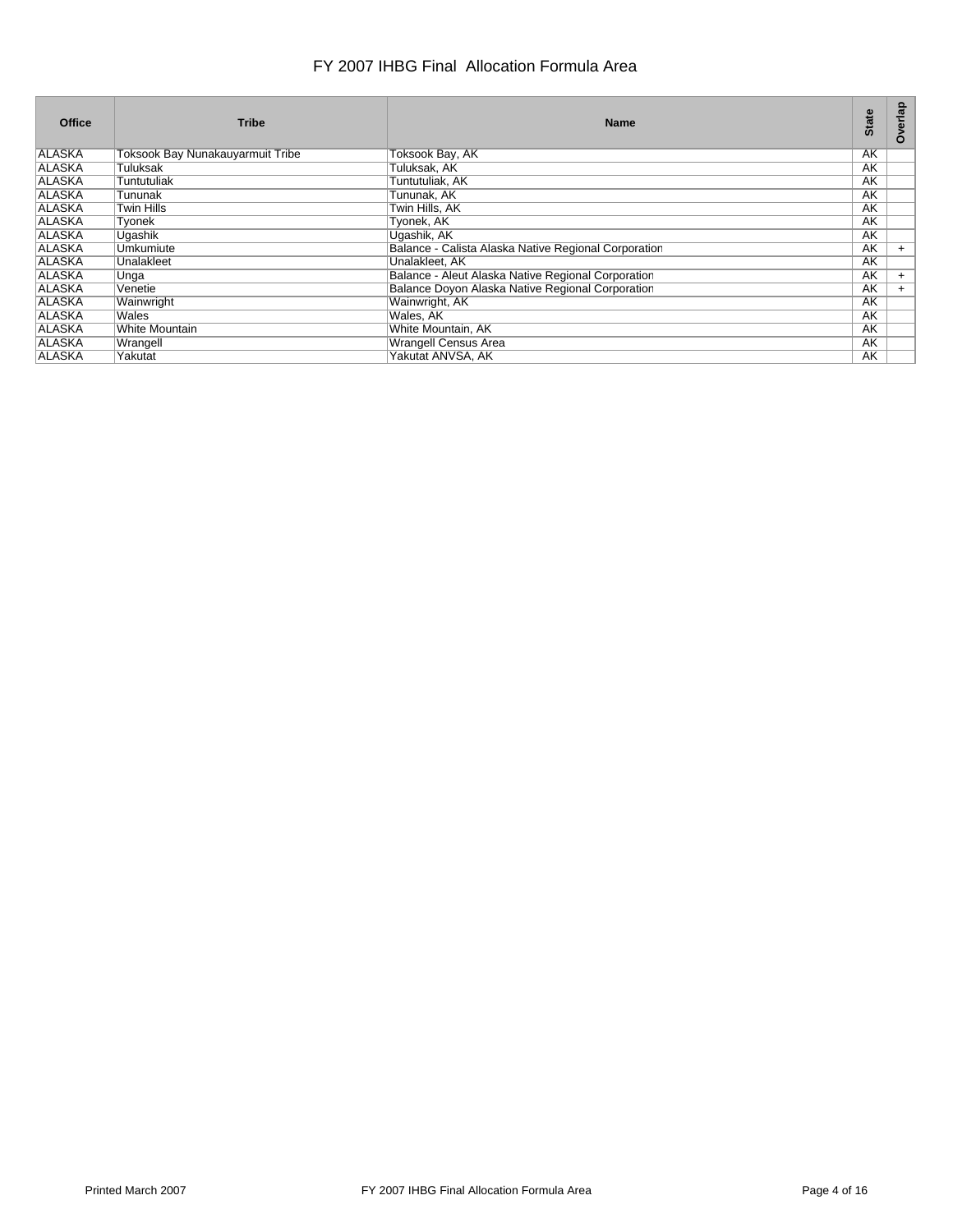| <b>Office</b>                    | <b>Tribe</b>                                                                     | <b>Name</b>                                                                                 | <b>State</b>                       | Overlap   |
|----------------------------------|----------------------------------------------------------------------------------|---------------------------------------------------------------------------------------------|------------------------------------|-----------|
| <b>CHICAGO</b>                   | Aroostook Band of Micmac                                                         | Aroostook Band of Micmac, ME                                                                | MЕ                                 | $\ddot{}$ |
| <b>CHICAGO</b>                   | Aroostook Band of Micmac                                                         | <b>Balance - Aroostook County</b>                                                           | ME                                 | $\ddot{}$ |
| <b>CHICAGO</b>                   | <b>Bad River Band</b>                                                            | <b>Bad River Reservation, WI</b>                                                            | WI                                 |           |
| <b>CHICAGO</b>                   | <b>Bad River Band</b>                                                            | <b>Balance - Ashland County</b>                                                             | WI                                 |           |
| <b>CHICAGO</b>                   | <b>Bad River Band</b>                                                            | Balance - Iron County                                                                       | WI                                 |           |
| <b>CHICAGO</b><br><b>CHICAGO</b> | <b>Bay Mills Indian Community</b>                                                | Balance - Chippewa County                                                                   | MI<br>MI                           | $\ddot{}$ |
| CHICAGO                          | Bay Mills Indian Community<br>Boise Forte Band of Minnesota Chippewa             | Bay Mills Reservation and Off-Reservation Trust Land, MI<br>Bois Forte Reservation, MN      | ΜN                                 | $\ddot{}$ |
| <b>CHICAGO</b>                   | Catawba Indian Tribe                                                             | Balance - Abbeville County                                                                  | $\overline{SC}$                    |           |
| <b>CHICAGO</b>                   | Catawba Indian Tribe                                                             | Balance - Aiken County                                                                      | $\overline{SC}$                    |           |
| <b>CHICAGO</b>                   | Catawba Indian Tribe                                                             | <b>Balance - Allendale County</b>                                                           | $\overline{SC}$                    |           |
| <b>CHICAGO</b>                   | Catawba Indian Tribe                                                             | <b>Balance - Anderson County</b>                                                            | $\overline{SC}$                    |           |
| <b>CHICAGO</b>                   | Catawba Indian Tribe                                                             | Balance - Bamberg County                                                                    | $\overline{SC}$                    |           |
| <b>CHICAGO</b>                   | Catawba Indian Tribe                                                             | <b>Balance - Barnwell County</b>                                                            | $\overline{SC}$                    |           |
| <b>CHICAGO</b>                   | Catawba Indian Tribe                                                             | <b>Balance - Beaufort County</b>                                                            | $\overline{SC}$                    |           |
| <b>CHICAGO</b><br><b>CHICAGO</b> | Catawba Indian Tribe<br>Catawba Indian Tribe                                     | <b>Balance - Berkeley County</b><br>Balance - Cabarrus County                               | $\overline{SC}$<br>NC              |           |
| <b>CHICAGO</b>                   | Catawba Indian Tribe                                                             | Balance - Calhoun County                                                                    | $\overline{SC}$                    |           |
| CHICAGO                          | Catawba Indian Tribe                                                             | <b>Balance - Charleston County</b>                                                          | $\overline{SC}$                    |           |
| <b>CHICAGO</b>                   | Catawba Indian Tribe                                                             | Balance - Cherokee County                                                                   | $\overline{SC}$                    |           |
| <b>CHICAGO</b>                   | Catawba Indian Tribe                                                             | <b>Balance - Chester County</b>                                                             | $\overline{SC}$                    |           |
| <b>CHICAGO</b>                   | Catawba Indian Tribe                                                             | <b>Balance - Chesterfield County</b>                                                        | $\overline{SC}$                    |           |
| <b>CHICAGO</b>                   | Catawba Indian Tribe                                                             | Balance - Clarendon County                                                                  | $\overline{SC}$                    |           |
| <b>CHICAGO</b>                   | Catawba Indian Tribe                                                             | <b>Balance - Cleveland County</b>                                                           | NC.                                |           |
| <b>CHICAGO</b>                   | Catawba Indian Tribe                                                             | Balance - Colleton County                                                                   | $\overline{SC}$                    |           |
| <b>CHICAGO</b>                   | Catawba Indian Tribe                                                             | Balance - Darlington County                                                                 | $\overline{SC}$                    |           |
| <b>CHICAGO</b>                   | Catawba Indian Tribe<br>Catawba Indian Tribe                                     | <b>Balance - Dillon County</b>                                                              | $\overline{SC}$                    |           |
| <b>CHICAGO</b><br><b>CHICAGO</b> | Catawba Indian Tribe                                                             | <b>Balance - Dorchester County</b><br><b>Balance - Edgefield County</b>                     | $\overline{SC}$<br>$\overline{SC}$ |           |
| <b>CHICAGO</b>                   | Catawba Indian Tribe                                                             | <b>Balance - Fairfield County</b>                                                           | $\overline{SC}$                    |           |
| <b>CHICAGO</b>                   | Catawba Indian Tribe                                                             | <b>Balance - Florence County</b>                                                            | $\overline{SC}$                    |           |
| <b>CHICAGO</b>                   | Catawba Indian Tribe                                                             | <b>Balance - Gaston County</b>                                                              | NC                                 |           |
| CHICAGO                          | Catawba Indian Tribe                                                             | Balance - Georgetown County                                                                 | $\overline{SC}$                    |           |
| <b>CHICAGO</b>                   | Catawba Indian Tribe                                                             | Balance - Greenville County                                                                 | $\overline{SC}$                    |           |
| <b>CHICAGO</b>                   | Catawba Indian Tribe                                                             | Balance - Greenwood County                                                                  | $\overline{SC}$                    |           |
| <b>CHICAGO</b>                   | Catawba Indian Tribe                                                             | Balance - Hampton County                                                                    | $\overline{SC}$                    |           |
| <b>CHICAGO</b><br><b>CHICAGO</b> | Catawba Indian Tribe                                                             | <b>Balance - Horry County</b>                                                               | $\overline{SC}$<br>$\overline{SC}$ |           |
| <b>CHICAGO</b>                   | Catawba Indian Tribe<br>Catawba Indian Tribe                                     | <b>Balance - Jasper County</b><br>Balance - Kershaw County                                  | $\overline{SC}$                    |           |
| <b>CHICAGO</b>                   | Catawba Indian Tribe                                                             | Balance - Lancaster County                                                                  | $\overline{SC}$                    |           |
| <b>CHICAGO</b>                   | Catawba Indian Tribe                                                             | <b>Balance - Laurens County</b>                                                             | $\overline{SC}$                    |           |
| <b>CHICAGO</b>                   | Catawba Indian Tribe                                                             | Balance - Lee County                                                                        | $\overline{SC}$                    |           |
| <b>CHICAGO</b>                   | Catawba Indian Tribe                                                             | Balance - Lexington County                                                                  | $\overline{SC}$                    |           |
| CHICAGO                          | Catawba Indian Tribe                                                             | <b>Balance - Marion County</b>                                                              | $\overline{SC}$                    |           |
| <b>CHICAGO</b>                   | Catawba Indian Tribe                                                             | <b>Balance - Marlboro County</b>                                                            | $\overline{SC}$                    |           |
| <b>CHICAGO</b>                   | Catawba Indian Tribe                                                             | <b>Balance - McCormick County</b>                                                           | $\overline{SC}$                    |           |
| <b>CHICAGO</b>                   | Catawba Indian Tribe                                                             | Balance - Mecklenburg County                                                                | NC<br>SC                           |           |
| <b>CHICAGO</b><br>CHICAGO        | Catawba Indian Tribe<br>Catawba Indian Tribe                                     | <b>Balance - Newberry County</b><br>Balance - Oconee County                                 | SC                                 |           |
| <b>CHICAGO</b>                   | Catawba Indian Tribe                                                             | Balance - Orangeburg County                                                                 | $\overline{SC}$                    |           |
| <b>CHICAGO</b>                   | Catawba Indian Tribe                                                             | <b>Balance - Pickens County</b>                                                             | $\overline{SC}$                    |           |
| <b>CHICAGO</b>                   | Catawba Indian Tribe                                                             | <b>Balance - Richland County</b>                                                            | $\overline{SC}$                    |           |
| <b>CHICAGO</b>                   | Catawba Indian Tribe                                                             | <b>Balance - Rutherford County</b>                                                          | $\overline{\text{NC}}$             |           |
| <b>CHICAGO</b>                   | Catawba Indian Tribe                                                             | Balance - Saluda County                                                                     | $\overline{SC}$                    |           |
| <b>CHICAGO</b>                   | Catawba Indian Tribe                                                             | <b>Balance - Spartanburg County</b>                                                         | $\overline{SC}$                    |           |
| <b>CHICAGO</b>                   | Catawba Indian Tribe                                                             | <b>Balance - Sumter County</b>                                                              | $\overline{SC}$                    |           |
| <b>CHICAGO</b>                   | Catawba Indian Tribe                                                             | <b>Balance - Union County</b>                                                               | $\overline{\text{NC}}$             |           |
| <b>CHICAGO</b><br><b>CHICAGO</b> | Catawba Indian Tribe<br>Catawba Indian Tribe                                     | <b>Balance - Union County</b><br><b>Balance - Williamsburg County</b>                       | $\overline{SC}$<br>$\overline{SC}$ |           |
| <b>CHICAGO</b>                   | Catawba Indian Tribe                                                             | <b>Balance - York County</b>                                                                | $\overline{SC}$                    |           |
| <b>CHICAGO</b>                   | Catawba Indian Tribe                                                             | Catawba Reservation, SC                                                                     | $\overline{SC}$                    |           |
| <b>CHICAGO</b>                   | <b>Cayuga Nation</b>                                                             | <b>Balance - Erie County</b>                                                                | NY                                 |           |
| <b>CHICAGO</b>                   | Cayuga Nation                                                                    | Cayuga Nation, NY                                                                           | <b>NY</b>                          |           |
| <b>CHICAGO</b>                   | <b>Coconut Creek Reservation</b>                                                 | <b>Broward County (part)</b>                                                                | FL                                 |           |
| <b>CHICAGO</b>                   | <b>Coharie State Tribe</b>                                                       | Coharie, NC                                                                                 | NC                                 |           |
| <b>CHICAGO</b>                   | Eastern Cherokee                                                                 | Eastern Cherokee Reservation, NC                                                            | $\overline{\text{NC}}$             |           |
| <b>CHICAGO</b>                   | Fond Du Lac Band of Minnesota Chippewa                                           | <b>Balance - Carlton County</b>                                                             | <b>MN</b>                          |           |
| <b>CHICAGO</b><br><b>CHICAGO</b> | Fond Du Lac Band of Minnesota Chippewa<br>Fond Du Lac Band of Minnesota Chippewa | Balance - St. Louis County<br>Fond du Lac Reservation and Off-Reservation Trust Land, MN-WI | ΜN<br><b>MN</b>                    |           |
| <b>CHICAGO</b>                   | Fond Du Lac Band of Minnesota Chippewa                                           | Fond du Lac Reservation and Off-Reservation Trust Land, MN-WI                               | W <sub>1</sub>                     |           |
| <b>CHICAGO</b>                   | <b>Forest County Potawatomi</b>                                                  | <b>Balance - Forest County</b>                                                              | WI                                 | $+$       |
| <b>CHICAGO</b>                   | <b>Forest County Potawatomi</b>                                                  | Forest County Potawatomi Community and Off-Reservation Trust Land, W                        | WI                                 | $+$       |
| <b>CHICAGO</b>                   | Golden Hill Paugusset                                                            | Fairfield County (part)                                                                     | CT                                 |           |
| <b>CHICAGO</b>                   | Golden Hill Paugusset                                                            | New London County (part)                                                                    | CT                                 |           |
| <b>CHICAGO</b>                   | Grand Portage Band of Minn. Chippewa                                             | <b>Balance - Cook County</b>                                                                | <b>MN</b>                          |           |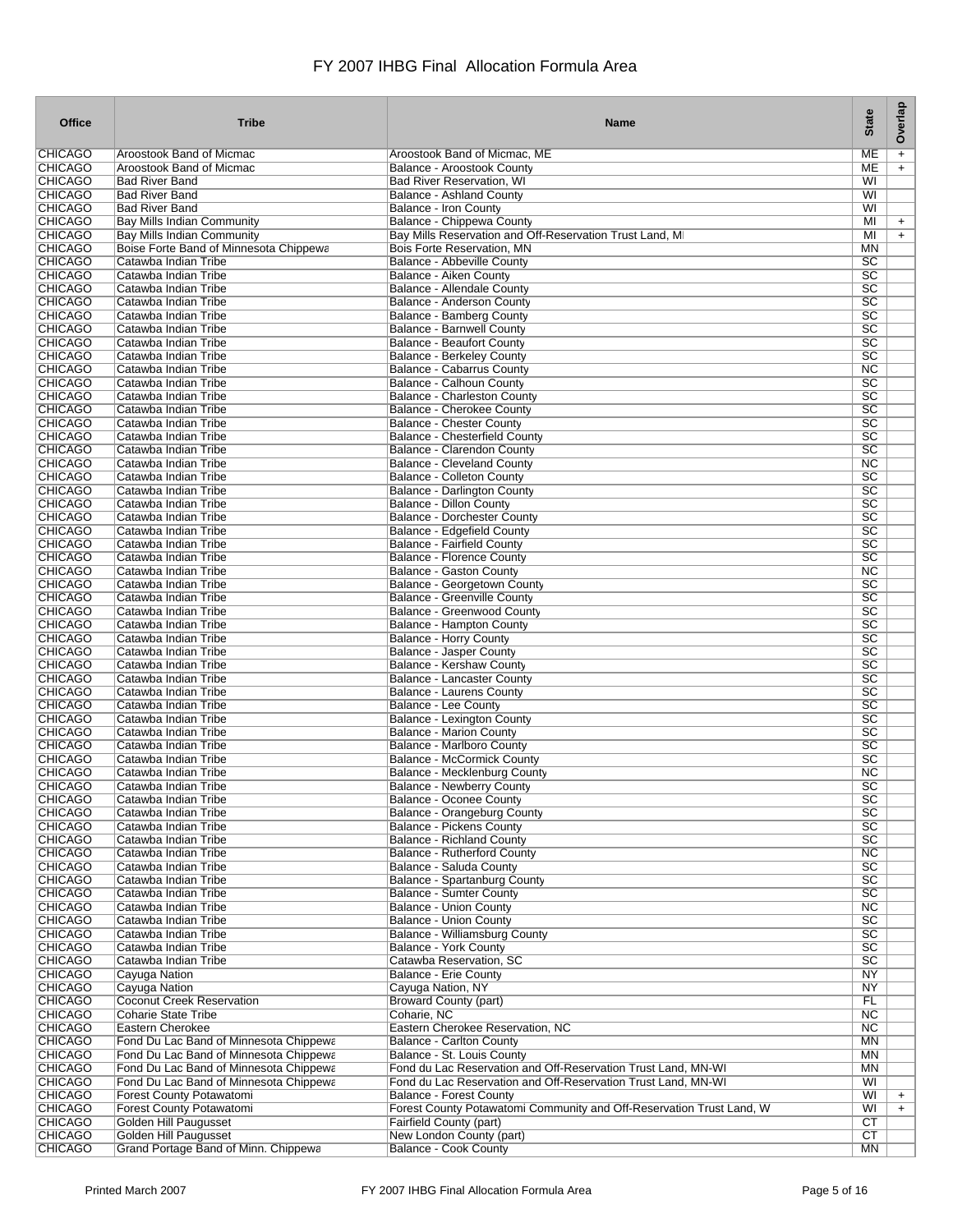| <b>Office</b>                    | <b>Tribe</b>                                                                               | <b>Name</b>                                                                                       | <b>State</b>                 | Overlap    |
|----------------------------------|--------------------------------------------------------------------------------------------|---------------------------------------------------------------------------------------------------|------------------------------|------------|
| <b>CHICAGO</b>                   | Grand Portage Band of Minn. Chippewa                                                       | Grand Portage Reservation and Off-Reservation Trust Land, MT                                      | <b>MN</b>                    |            |
| <b>CHICAGO</b>                   | <b>Grand Traverse Band</b>                                                                 | <b>Balance - Antrim County</b>                                                                    | MI                           | $+$        |
| <b>CHICAGO</b>                   | <b>Grand Traverse Band</b>                                                                 | <b>Balance - Benzie County</b>                                                                    | MI                           | $\ddot{}$  |
| <b>CHICAGO</b>                   | <b>Grand Traverse Band</b>                                                                 | <b>Balance - Charlevoix County</b>                                                                | MI                           | $\ddot{}$  |
| <b>CHICAGO</b>                   | <b>Grand Traverse Band</b>                                                                 | <b>Balance - Grand Traverse County</b>                                                            | MI                           | $\ddot{}$  |
| <b>CHICAGO</b>                   | <b>Grand Traverse Band</b>                                                                 | Balance - Leelanau County                                                                         | MI                           | $\ddot{}$  |
| <b>CHICAGO</b><br><b>CHICAGO</b> | <b>Grand Traverse Band</b><br><b>Grand Traverse Band</b>                                   | <b>Balance - Manistee County</b><br>Grand Traverse Reservation and Off-Reservation Trust Land, MI | MI<br>MI                     | $\ddot{}$  |
| <b>CHICAGO</b>                   | Haliwa-Saponi State Tribe                                                                  | Haliwa-Saponi, NC                                                                                 | NC                           | $+$        |
| <b>CHICAGO</b>                   | Hannahville Community                                                                      | Hannahville Community and Off-Reservation Trust Land, MI                                          | MI                           |            |
| <b>CHICAGO</b>                   | <b>Ho-Chunk Nation</b>                                                                     | Balance - Adams County                                                                            | WI                           |            |
| <b>CHICAGO</b>                   | <b>Ho-Chunk Nation</b>                                                                     | <b>Balance - Clark County</b>                                                                     | WI                           |            |
| <b>CHICAGO</b>                   | <b>Ho-Chunk Nation</b>                                                                     | Balance - Columbia County                                                                         | WI                           |            |
| <b>CHICAGO</b>                   | <b>Ho-Chunk Nation</b>                                                                     | <b>Balance - Crawford County</b>                                                                  | WI                           |            |
| <b>CHICAGO</b>                   | <b>Ho-Chunk Nation</b>                                                                     | Balance - Dane County                                                                             | WI                           |            |
| <b>CHICAGO</b>                   | <b>Ho-Chunk Nation</b>                                                                     | Balance - Eau Claire County                                                                       | WI                           |            |
| <b>CHICAGO</b>                   | <b>Ho-Chunk Nation</b>                                                                     | Balance - Jackson County                                                                          | WI                           |            |
| <b>CHICAGO</b>                   | <b>Ho-Chunk Nation</b>                                                                     | <b>Balance - Juneau County</b>                                                                    | WI                           |            |
| <b>CHICAGO</b>                   | <b>Ho-Chunk Nation</b>                                                                     | Balance - La Crosse County                                                                        | WI                           |            |
| <b>CHICAGO</b>                   | <b>Ho-Chunk Nation</b>                                                                     | Balance - Monroe County                                                                           | WI                           |            |
| <b>CHICAGO</b>                   | <b>Ho-Chunk Nation</b>                                                                     | <b>Balance - Sauk County</b>                                                                      | WI                           |            |
| <b>CHICAGO</b><br><b>CHICAGO</b> | <b>Ho-Chunk Nation</b>                                                                     | Balance - Shawano County<br>Balance - Trempealeau County                                          | WI<br>WI                     |            |
| <b>CHICAGO</b>                   | <b>Ho-Chunk Nation</b><br><b>Ho-Chunk Nation</b>                                           | Balance - Vernon County                                                                           | WI                           |            |
| <b>CHICAGO</b>                   | <b>Ho-Chunk Nation</b>                                                                     | Balance - Wood County                                                                             | WI                           |            |
| <b>CHICAGO</b>                   | <b>Ho-Chunk Nation</b>                                                                     | Ho-Chunk Reservation and Off-Reservation Trust Land, MN-WI                                        | WI                           |            |
| <b>CHICAGO</b>                   | <b>Ho-Chunk Nation</b>                                                                     | <b>Houston County Trust Lands</b>                                                                 | <b>MN</b>                    |            |
| <b>CHICAGO</b>                   | <b>Houlton Band of Maliseets</b>                                                           | Balance - Aroostook County                                                                        | ME                           | $+$        |
| <b>CHICAGO</b>                   | <b>Houlton Band of Maliseets</b>                                                           | Houlton Maliseets Trust Land, ME                                                                  | ME                           | $+$        |
| <b>CHICAGO</b>                   | Huron Band of Potawatomi                                                                   | Balance - Calhoun County                                                                          | MI                           |            |
| <b>CHICAGO</b>                   | Huron Band of Potawatomi                                                                   | Huron Potawatomi Reservation, MI                                                                  | MI                           |            |
| <b>CHICAGO</b>                   | Keweenaw Bay Indian Community                                                              | Balance - Baraga County                                                                           | MI                           | $\ddot{}$  |
| <b>CHICAGO</b>                   | Keweenaw Bay Indian Community                                                              | Balance - Marquette County                                                                        | MI                           | $+$        |
| <b>CHICAGO</b>                   | Keweenaw Bay Indian Community                                                              | L'Anse Reservation and Off-Reservation Trust Land, MI                                             | MI                           | $+$        |
| <b>CHICAGO</b>                   | Keweenaw Bay Indian Community                                                              | Ontonagon County (part)                                                                           | MI                           | $\ddot{}$  |
| <b>CHICAGO</b>                   | Lac Courte Oreilles                                                                        | <b>Balance - Sawyer County</b>                                                                    | WI                           |            |
| <b>CHICAGO</b>                   | Lac Courte Oreilles                                                                        | Lac Courte Oreilles Reservation and Off-Reservation Trust Land, WI                                | WI                           |            |
| <b>CHICAGO</b>                   | Lac Du Flambeau Band                                                                       | Balance -- Vilas County                                                                           | WI                           |            |
| <b>CHICAGO</b><br><b>CHICAGO</b> | Lac Du Flambeau Band                                                                       | Lac du Flambeau Reservation, WI                                                                   | WI<br>MI                     |            |
| <b>CHICAGO</b>                   | Lac Vieux Desert Band<br>Leech Lake Band of Minnesota Chippewa                             | Lac Vieux Desert Reservation, MI<br>Balance - Beltrami County                                     | <b>MN</b>                    |            |
| <b>CHICAGO</b>                   | Leech Lake Band of Minnesota Chippewa                                                      | Leech Lake Reservation and Off-Reservation Trust Land, MN                                         | MN                           |            |
| <b>CHICAGO</b>                   | Little River Band of Ottawa                                                                | Balance - Lake County                                                                             | MI                           |            |
| <b>CHICAGO</b>                   | Little River Band of Ottawa                                                                | Balance - Mason County                                                                            | MI                           |            |
| <b>CHICAGO</b>                   | Little River Band of Ottawa                                                                | <b>Balance - Wexford County</b>                                                                   | MI                           |            |
| <b>CHICAGO</b>                   | Little River Band of Ottawa                                                                | Manistee County (part)                                                                            | MI                           |            |
| <b>CHICAGO</b>                   | Little Traverse Bay Band                                                                   | <b>Balance - Charlevoix County</b>                                                                | MI                           | $\ddot{}$  |
| <b>CHICAGO</b>                   | Little Traverse Bay Band                                                                   | Balance - Cheboygan County                                                                        | MI                           | $\ddot{}$  |
| CHICAGO                          | Little Traverse Bay Band                                                                   | Balance - Emmet County                                                                            | MI                           |            |
| <b>CHICAGO</b>                   | Little Traverse Bay Band                                                                   | <b>Emmet County</b>                                                                               | MI                           | $+$        |
| <b>CHICAGO</b>                   | <b>Lower Sioux</b>                                                                         | Lower Sioux Reservation, MN                                                                       | ΜN                           |            |
| <b>CHICAGO</b>                   | <b>Lumbee State Tribe</b>                                                                  | <b>Balance - Cumberland County</b>                                                                | NC                           |            |
| <b>CHICAGO</b>                   | <b>Lumbee State Tribe</b>                                                                  | Lumbee, NC                                                                                        | NC                           |            |
| <b>CHICAGO</b>                   | Mashpee Wampanoag                                                                          | <b>Balance -Barnstable County</b>                                                                 | <b>MA</b>                    |            |
| <b>CHICAGO</b><br><b>CHICAGO</b> | Match-e-be-nash-she-wish Band of Pottawatom                                                | <b>Balance - Allegan County</b><br><b>Balance - Barry County</b>                                  | MI                           | $\ddot{}$  |
| <b>CHICAGO</b>                   | Match-e-be-nash-she-wish Band of Pottawatom<br>Match-e-be-nash-she-wish Band of Pottawatom | Balance - Kalamazoo County                                                                        | MI<br>MI                     | $+$<br>$+$ |
| <b>CHICAGO</b>                   | Match-e-be-nash-she-wish Band of Pottawatom                                                | <b>Balance - Kent County</b>                                                                      | MI                           | $+$        |
| <b>CHICAGO</b>                   | Match-e-be-nash-she-wish Band of Pottawatom                                                | Balance - Ottawa County                                                                           | MI                           | $+$        |
| <b>CHICAGO</b>                   | Mattaponi                                                                                  | Mattaponi, VA                                                                                     | <b>VA</b>                    |            |
| <b>CHICAGO</b>                   | <b>Meherrin State Tribe</b>                                                                | Meherrin TDSA, NC (state)                                                                         | NC                           |            |
| <b>CHICAGO</b>                   | <b>Meherrin State Tribe</b>                                                                | Meherrin, NC                                                                                      | NC                           |            |
| <b>CHICAGO</b>                   | Menominee Indian Tribe                                                                     | Menominee Reservation and Off-Reservation Trust Land, WI                                          | WI                           |            |
| <b>CHICAGO</b>                   | Miccosukee Tribe                                                                           | <b>Broward County (part)</b>                                                                      | FL                           |            |
| <b>CHICAGO</b>                   | Miccosukee Tribe                                                                           | Miami-Dade County (part)                                                                          | <b>FL</b>                    |            |
| <b>CHICAGO</b>                   | Mille Lacs Band of Minnesota Chippewa                                                      | <b>Balance - Crow Wing County</b>                                                                 | MN                           |            |
| <b>CHICAGO</b>                   | Mille Lacs Band of Minnesota Chippewa                                                      | <b>Balance - Mille Lacs County</b>                                                                | MN                           |            |
| <b>CHICAGO</b>                   | Mille Lacs Band of Minnesota Chippewa                                                      | <b>Balance - Pine County</b>                                                                      | <b>MN</b>                    |            |
| <b>CHICAGO</b>                   | Mille Lacs Band of Minnesota Chippewa                                                      | Mille Lacs Reservation and Off-Reservation Trust Land, MN                                         | <b>MN</b>                    |            |
| <b>CHICAGO</b>                   | Mississippi Choctaw Tribe                                                                  | Balance - Jackson County                                                                          | MS<br>$\overline{\text{MS}}$ |            |
| <b>CHICAGO</b><br><b>CHICAGO</b> | Mississippi Choctaw Tribe<br>Mississippi Choctaw Tribe                                     | <b>Balance - Jasper County</b><br><b>Balance - Jones County</b>                                   | MS                           |            |
| <b>CHICAGO</b>                   | Mississippi Choctaw Tribe                                                                  | <b>Balance - Kemper County</b>                                                                    | MS                           |            |
| <b>CHICAGO</b>                   | Mississippi Choctaw Tribe                                                                  | <b>Balance - Lauderdale County</b>                                                                | TN                           |            |
| <b>CHICAGO</b>                   | Mississippi Choctaw Tribe                                                                  | Balance - Leake County                                                                            | MS                           |            |
|                                  |                                                                                            |                                                                                                   |                              |            |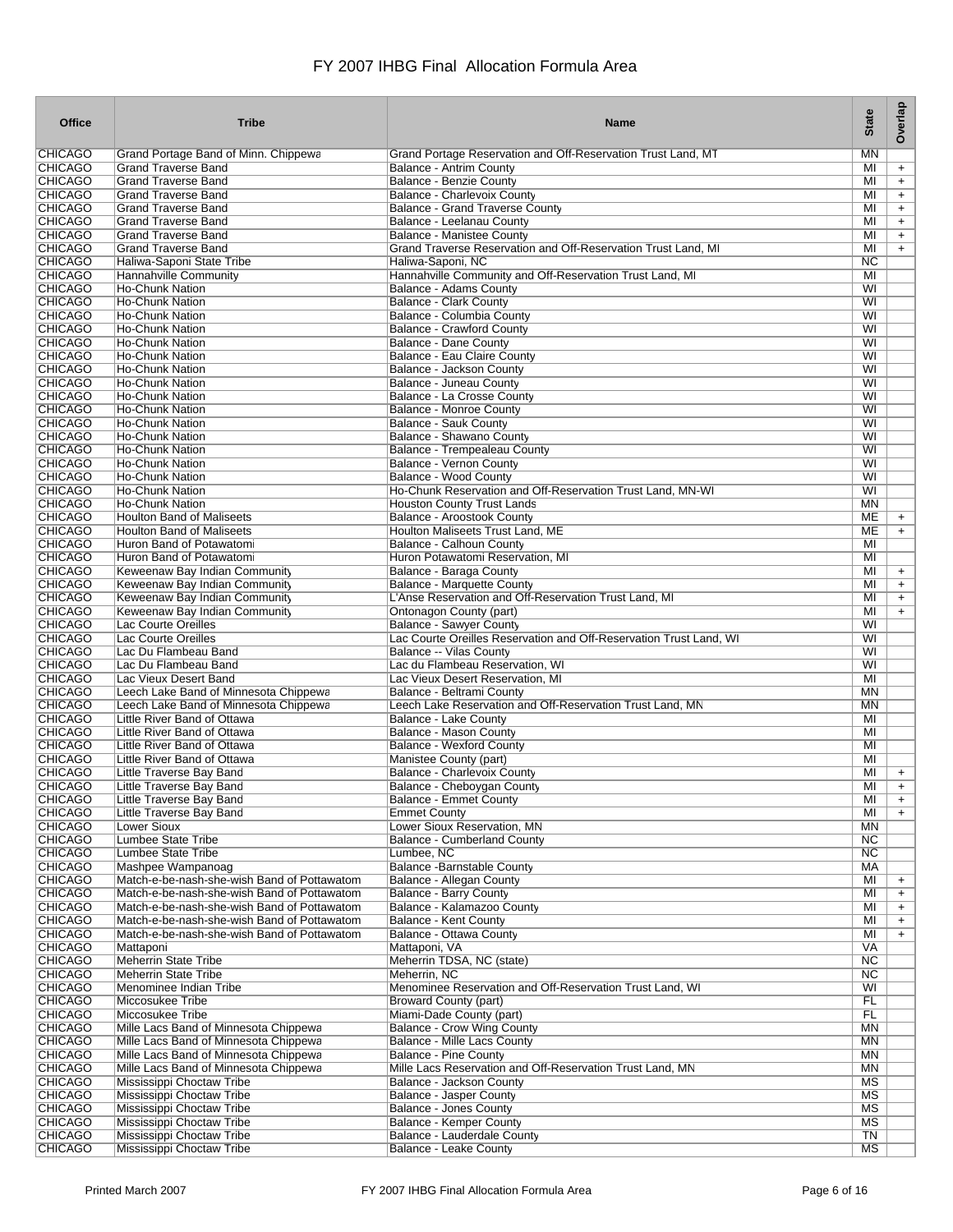| Office                           | <b>Tribe</b>                                                        | <b>Name</b>                                                                             | <b>State</b>    | Overlap                |
|----------------------------------|---------------------------------------------------------------------|-----------------------------------------------------------------------------------------|-----------------|------------------------|
| <b>CHICAGO</b>                   | Mississippi Choctaw Tribe                                           | Balance - Neshoba County                                                                | MS              |                        |
| <b>CHICAGO</b>                   | Mississippi Choctaw Tribe                                           | <b>Balance - Newton County</b>                                                          | MS              |                        |
| <b>CHICAGO</b>                   | Mississippi Choctaw Tribe                                           | <b>Balance - Scott County</b>                                                           | MS              |                        |
| <b>CHICAGO</b>                   | Mississippi Choctaw Tribe                                           | <b>Balance - Winston County</b>                                                         | MS              |                        |
| <b>CHICAGO</b>                   | Mississippi Choctaw Tribe                                           | Mississippi Choctaw Reservation and Off-Reservation Trust Land, MS                      | MS              |                        |
| <b>CHICAGO</b>                   | Mohegan Tribe of Connecticut<br><b>MOWA Band of Choctaw Indians</b> | New London County (part)                                                                | СT<br><b>AL</b> |                        |
| <b>CHICAGO</b><br><b>CHICAGO</b> | <b>MOWA Band of Choctaw Indians</b>                                 | <b>Balance - Washington County</b><br><b>MOWA Choctaw, AL</b>                           | AL              |                        |
| <b>CHICAGO</b>                   | Narragansett Tribe                                                  | <b>Balance - Washington County</b>                                                      | RI              |                        |
| <b>CHICAGO</b>                   | Narragansett Tribe                                                  | Narragansett Reservation, RI                                                            | R <sub>1</sub>  |                        |
| <b>CHICAGO</b>                   | Oneida Nation of New York                                           | Balance - Chenango County                                                               | <b>NY</b>       |                        |
| <b>CHICAGO</b>                   | Oneida Nation of New York                                           | <b>Balance - Cortland County</b>                                                        | <b>NY</b>       |                        |
| <b>CHICAGO</b>                   | Oneida Nation of New York                                           | <b>Balance - Herkimer County</b>                                                        | NY              |                        |
| <b>CHICAGO</b>                   | Oneida Nation of New York                                           | Balance - Madison County                                                                | NY              |                        |
| <b>CHICAGO</b>                   | Oneida Nation of New York                                           | Balance - Oneida County                                                                 | NY              |                        |
| <b>CHICAGO</b>                   | Oneida Nation of New York                                           | Balance - Onondaga County                                                               | <b>NY</b>       |                        |
| <b>CHICAGO</b><br><b>CHICAGO</b> | Oneida Nation of New York<br>Oneida Tribe                           | Oneida (NY) Reservation, NY<br><b>Balance - Brown County</b>                            | NY<br>WI        |                        |
| CHICAGO                          | Oneida Tribe                                                        | <b>Balance - Outagamie County</b>                                                       | WI              |                        |
| <b>CHICAGO</b>                   | Oneida Tribe                                                        | Oneida (WI) Reservation and Off-Reservation Trust Land, WI                              | WI              |                        |
| <b>CHICAGO</b>                   | Onondaga Nation                                                     | <b>Onondaga Reservation, NY</b>                                                         | NY              |                        |
| <b>CHICAGO</b>                   | Pamunkey                                                            | Pamunkey, VA                                                                            | <b>VA</b>       |                        |
| <b>CHICAGO</b>                   | Passamaquoddy Indian Tribe                                          | Indian Township Reservation, ME                                                         | MЕ              |                        |
| CHICAGO                          | Paucatuck Eastern Pequot Tribe                                      | Paucatuck Eastern Pequot, CT                                                            | СT              |                        |
| <b>CHICAGO</b>                   | <b>Penobscot Tribe</b>                                              | Balance - Penobscot County                                                              | <b>ME</b>       |                        |
| <b>CHICAGO</b>                   | Penobscot Tribe                                                     | Penobscot Reservation and Off-Reservation Trust Land, ME                                | ME              |                        |
| <b>CHICAGO</b>                   | <b>Pleasant Point</b>                                               | <b>Balance - Washington County</b>                                                      | ME              |                        |
| <b>CHICAGO</b>                   | <b>Pleasant Point</b>                                               | Franklin County (part)                                                                  | <b>ME</b>       |                        |
| <b>CHICAGO</b>                   | <b>Pleasant Point</b>                                               | Hancock County (part)<br>Penobscot County (part)                                        | МE<br>ME        |                        |
| <b>CHICAGO</b><br><b>CHICAGO</b> | <b>Pleasant Point</b><br><b>Pleasant Point</b>                      | Pleasant Point Reservation, ME                                                          | ME              |                        |
| <b>CHICAGO</b>                   | <b>Pleasant Point</b>                                               | Somerset County (part)                                                                  | ME              |                        |
| <b>CHICAGO</b>                   | <b>Pleasant Point</b>                                               | Washington County (part)                                                                | MЕ              |                        |
| <b>CHICAGO</b>                   | Poarch Band of Creek Indians                                        | Balance - Baldwin County                                                                | AL              |                        |
| CHICAGO                          | Poarch Band of Creek Indians                                        | Balance - Escambia County                                                               | AL              |                        |
| <b>CHICAGO</b>                   | Poarch Band of Creek Indians                                        | Balance - Escambia County                                                               | FL              |                        |
| <b>CHICAGO</b>                   | Poarch Band of Creek Indians                                        | <b>Balance - Mobile County</b>                                                          | <b>AL</b>       |                        |
| <b>CHICAGO</b>                   | Poarch Band of Creek Indians                                        | <b>Balance - Monroe County</b>                                                          | AL              |                        |
| <b>CHICAGO</b>                   | Poarch Band of Creek Indians                                        | Poarch Creek Reservation and Off-Reservation Trust Land, AL                             | AL              |                        |
| <b>CHICAGO</b><br><b>CHICAGO</b> | Poarch Band of Creek Indians<br>Pokagon Band of Potawatomi          | Poarch Creek Reservation and Off-Reservation Trust Land, AL<br>Balance - Allegan County | FL<br>MI        |                        |
| <b>CHICAGO</b>                   | Pokagon Band of Potawatomi                                          | <b>Balance - Berrien County</b>                                                         | MI              | $\ddot{}$<br>$\ddot{}$ |
| <b>CHICAGO</b>                   | Pokagon Band of Potawatomi                                          | <b>Balance - Cass County</b>                                                            | MI              | $\ddot{}$              |
| CHICAGO                          | Pokagon Band of Potawatomi                                          | <b>Balance - Elkhart County</b>                                                         | IN              | $\ddot{}$              |
| <b>CHICAGO</b>                   | Pokagon Band of Potawatomi                                          | Balance - Kosciusko County                                                              | IN              | $\ddot{}$              |
| <b>CHICAGO</b>                   | Pokagon Band of Potawatomi                                          | <b>Balance - LaPorte County</b>                                                         | IN              | $\ddot{}$              |
| <b>CHICAGO</b>                   | Pokagon Band of Potawatomi                                          | <b>Balance - Marshall County</b>                                                        | IN              | $\ddot{}$              |
| <b>CHICAGO</b>                   | Pokagon Band of Potawatomi                                          | Balance - St. Joseph County                                                             | IN              | $\ddot{}$              |
| CHICAGO                          | Pokagon Band of Potawatomi                                          | Balance - Starke County                                                                 | IN              |                        |
| <b>CHICAGO</b>                   | Pokagon Band of Potawatomi                                          | Balance - Van Buren County                                                              | MI              | $\ddot{}$              |
| <b>CHICAGO</b><br><b>CHICAGO</b> | Pokagon Band of Potawatomi<br>Pokagon Band of Potawatomi            | Pokagon Band of Potawatomi, IN-MI<br>Pokagon Band of Potawatomi, IN-MI                  | IN<br>MI        | $+$<br>$+$             |
| <b>CHICAGO</b>                   | Poospatuck Indian Reservation                                       | Poospatuck, NY                                                                          | <b>NY</b>       |                        |
| <b>CHICAGO</b>                   | <b>Prairie Island Sioux</b>                                         | Prairie Island Community, MN                                                            | MN              |                        |
| <b>CHICAGO</b>                   | <b>Prairie Island Sioux</b>                                         | Prairie Island Indian Community and Off-Reservation Trust Land, MN                      | MN              |                        |
| <b>CHICAGO</b>                   | Red Cliff Band of Lake Superior Chippewa                            | Red Cliff Reservation and Off-Reservation Trust Land, WI                                | WI              |                        |
| <b>CHICAGO</b>                   | Red Lake Band of Chippewa                                           | Balance - Beltrami County                                                               | <b>MN</b>       |                        |
| <b>CHICAGO</b>                   | Red Lake Band of Chippewa                                           | Red Lake Reservation, MN                                                                | ΜN              |                        |
| <b>CHICAGO</b>                   | Sac & Fox Tribe                                                     | Sac and Fox/Meskwaki Reservation and Off-Reservation Trust Land, IA                     | ΙA              |                        |
| <b>CHICAGO</b>                   | Saginaw Chippewa                                                    | <b>Balance-Arenac County</b>                                                            | MI              |                        |
| <b>CHICAGO</b><br><b>CHICAGO</b> | Saginaw Chippewa<br>Saginaw Chippewa                                | <b>Balance-Gladwin County</b>                                                           | MI<br>MI        |                        |
| <b>CHICAGO</b>                   | Saginaw Chippewa                                                    | <b>Balance-Gratiot County</b><br>Balance-Isabella County                                | M <sub>l</sub>  |                        |
| <b>CHICAGO</b>                   | Saginaw Chippewa                                                    | <b>Balance-Mecosta County</b>                                                           | MI              |                        |
| <b>CHICAGO</b>                   | Saginaw Chippewa                                                    | <b>Balance-Midland County</b>                                                           | MI              |                        |
| <b>CHICAGO</b>                   | Saginaw Chippewa                                                    | <b>Balance-Montcalm County</b>                                                          | MI              |                        |
| <b>CHICAGO</b>                   | Saginaw Chippewa                                                    | <b>Balance-Osceola County</b>                                                           | MI              |                        |
| <b>CHICAGO</b>                   | Saginaw Chippewa                                                    | <b>Isabella Reservation and Trust Lands, MI</b>                                         | MI              |                        |
| <b>CHICAGO</b>                   | Saint Croix Chippewa                                                | St. Croix Reservation and Off-Reservation Trust Land, WI                                | WI              |                        |
| <b>CHICAGO</b>                   | Sault Ste. Marie Tribe                                              | <b>Balance - Alger County</b>                                                           | MI              | $\ddot{}$              |
| <b>CHICAGO</b>                   | Sault Ste. Marie Tribe                                              | <b>Balance - Chippewa County</b>                                                        | MI              | $+$                    |
| <b>CHICAGO</b><br><b>CHICAGO</b> | Sault Ste. Marie Tribe<br>Sault Ste. Marie Tribe                    | <b>Balance - Delta County</b><br>Balance - Luce County                                  | MI<br>MI        | $+$                    |
| <b>CHICAGO</b>                   | Sault Ste. Marie Tribe                                              | <b>Balance - Mackinac County</b>                                                        | MI              | $\ddot{}$<br>$+$       |
| <b>CHICAGO</b>                   | Sault Ste. Marie Tribe                                              | Balance - Marquette County                                                              | MI              | $+$                    |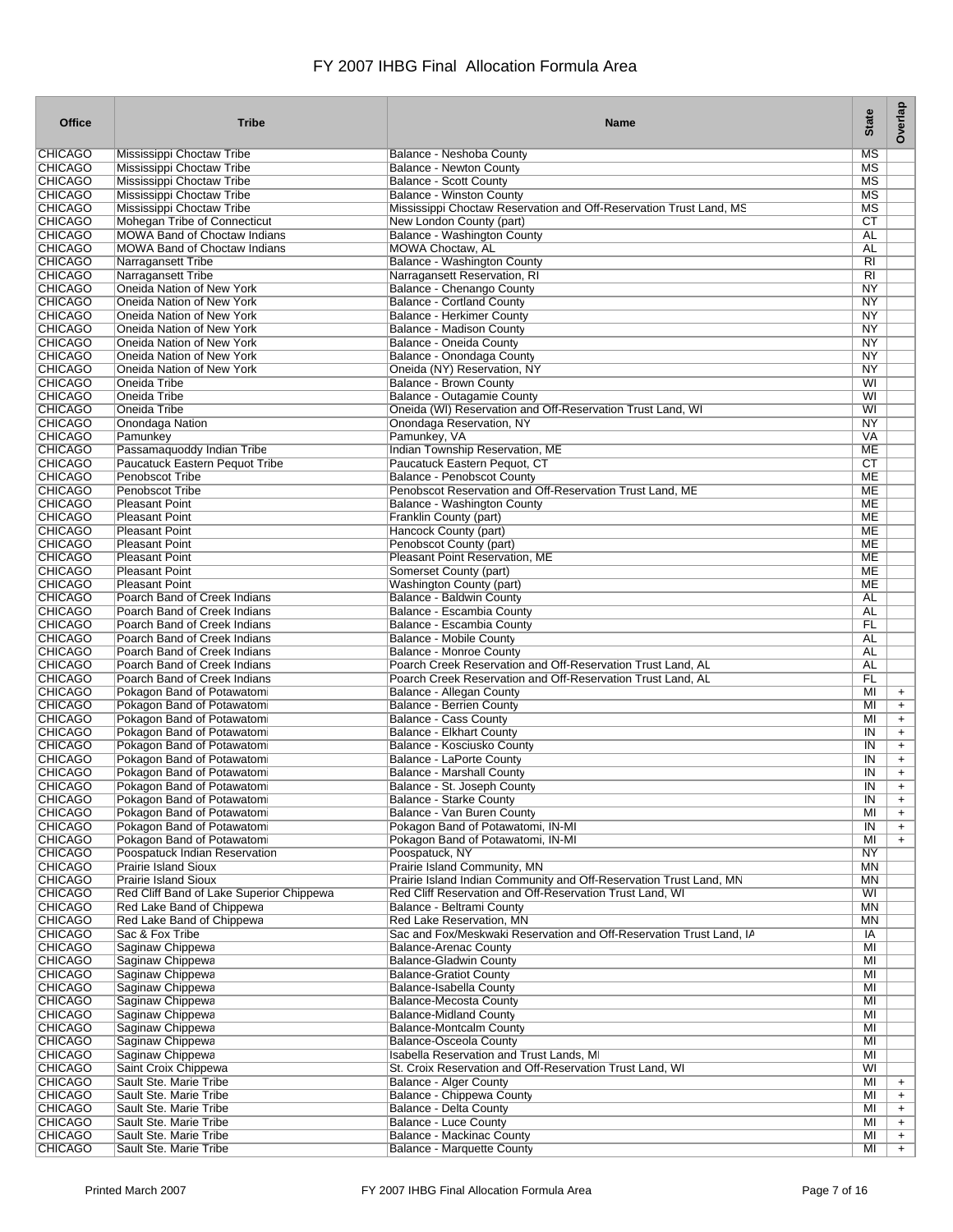| Office         | <b>Tribe</b>                           | <b>Name</b>                                                             | <b>State</b>           | Overlap   |
|----------------|----------------------------------------|-------------------------------------------------------------------------|------------------------|-----------|
| <b>CHICAGO</b> | Sault Ste. Marie Tribe                 | <b>Balance - Schoolcraft County</b>                                     | MI                     | $\ddot{}$ |
| <b>CHICAGO</b> | Sault Ste. Marie Tribe                 | Sault Ste. Marie Reservation and Off-Reservation Trust Land, WA         | MI                     | $+$       |
| <b>CHICAGO</b> | Schaghticoke                           | Schaghticoke, CT                                                        | $\overline{\text{CT}}$ |           |
| <b>CHICAGO</b> | Seminole Tribe                         | <b>Balance - Collier County</b>                                         | <b>FL</b>              |           |
| <b>CHICAGO</b> | Seminole Tribe                         | Balance - Hillsborough County                                           | FL                     |           |
| <b>CHICAGO</b> | Seminole Tribe                         | Balance - Miami-Dade County                                             | FL                     |           |
| <b>CHICAGO</b> | Seminole Tribe                         | Balance - St. Lucie County                                              | <b>FL</b>              |           |
| <b>CHICAGO</b> | Seminole Tribe                         | <b>Big Cypress Reservation, FL</b>                                      | FL                     |           |
| <b>CHICAGO</b> | Seminole Tribe                         | <b>Brighton Reservation, FL</b>                                         | F <sub>L</sub>         |           |
| <b>CHICAGO</b> | Seminole Tribe                         | <b>Broward County (part)</b>                                            | FL                     |           |
| <b>CHICAGO</b> | Seminole Tribe                         | Hillsborough County (part)                                              | FL                     |           |
| <b>CHICAGO</b> | Seminole Tribe                         | Hollywood Reservation, FL                                               | FL                     |           |
| <b>CHICAGO</b> | Seminole Tribe                         | Immokalee Reservation. FL                                               | <b>FL</b>              |           |
| <b>CHICAGO</b> | Seminole Tribe                         | St. Lucie County (part)                                                 | FL                     |           |
| <b>CHICAGO</b> | Seneca Nation of New York              | Allegany Reservation, NY                                                | $\overline{NY}$        |           |
| <b>CHICAGO</b> | Seneca Nation of New York              | Cattaraugus Reservation, NY                                             | NY                     |           |
| <b>CHICAGO</b> | Seneca Nation of New York              | Oil Springs Reservation, NY                                             | NY                     |           |
| <b>CHICAGO</b> | <b>Shakopee Sioux</b>                  | Shakopee Mdewakanton Sioux Community and Off-Reservation Trust Land, MN | <b>MN</b>              |           |
| <b>CHICAGO</b> | Shinnecock Indian Reservation          | Shinnecock, NY                                                          | <b>NY</b>              |           |
| <b>CHICAGO</b> | Sokagoan Chippewa Tribe                | <b>Balance - Forest County</b>                                          | WI                     | $+$       |
| <b>CHICAGO</b> | Sokagoan Chippewa Tribe                | Sokaogon Chippewa Community and Off-Reservation Trust Land, WI          | WI                     | $+$       |
| <b>CHICAGO</b> | St. Regis Mohawk Tribe                 | <b>Balance - Franklin County</b>                                        | <b>NY</b>              |           |
| <b>CHICAGO</b> | St. Regis Mohawk Tribe                 | Balance - St. Lawrence County                                           | <b>NY</b>              |           |
| <b>CHICAGO</b> | St. Regis Mohawk Tribe                 | St. Regis Mohawk Reservation, NY                                        | <b>NY</b>              |           |
| <b>CHICAGO</b> | Stockbridge-Munsee Tribe               | Stockbridge-Munsee Community, WI                                        | WI                     |           |
| <b>CHICAGO</b> | <b>Tonawanda Band of Senecas</b>       | Tonawanda Reservation, NY                                               | <b>NY</b>              |           |
| <b>CHICAGO</b> | Tuscarora Nation                       | <b>Tuscarora Reservation, NY</b>                                        | <b>NY</b>              |           |
| <b>CHICAGO</b> | <b>Upper Sioux Indian Community</b>    | Balance - Redwood County                                                | <b>MN</b>              |           |
| <b>CHICAGO</b> | <b>Upper Sioux Indian Community</b>    | <b>Balance - Renville County</b>                                        | <b>MN</b>              |           |
| <b>CHICAGO</b> | <b>Upper Sioux Indian Community</b>    | Balance - Yellow Medicine County                                        | <b>MN</b>              |           |
| <b>CHICAGO</b> | <b>Upper Sioux Indian Community</b>    | <b>Upper Sioux Reservation, MN</b>                                      | <b>MN</b>              |           |
| <b>CHICAGO</b> | <b>Waccamaw Siouan State Tribe</b>     | Waccamaw-Siouan, NC                                                     | $\overline{\text{NC}}$ |           |
| <b>CHICAGO</b> | <b>Wampanoag Tribe</b>                 | <b>Balance - Dukes County</b>                                           | <b>MA</b>              |           |
| <b>CHICAGO</b> | Wampanoag Tribe                        | Wampanoag-Gay Head TDSA, MA                                             | <b>MA</b>              |           |
| <b>CHICAGO</b> | White Earth Band of Minnesota Chippewa | <b>Balance - Becker County</b>                                          | <b>MN</b>              |           |
| <b>CHICAGO</b> | White Earth Band of Minnesota Chippewa | <b>Balance - Clearwater County</b>                                      | <b>MN</b>              |           |
| <b>CHICAGO</b> | White Earth Band of Minnesota Chippewa | White Earth Reservation and Off-Reservation Trust Land, MN              | <b>MN</b>              |           |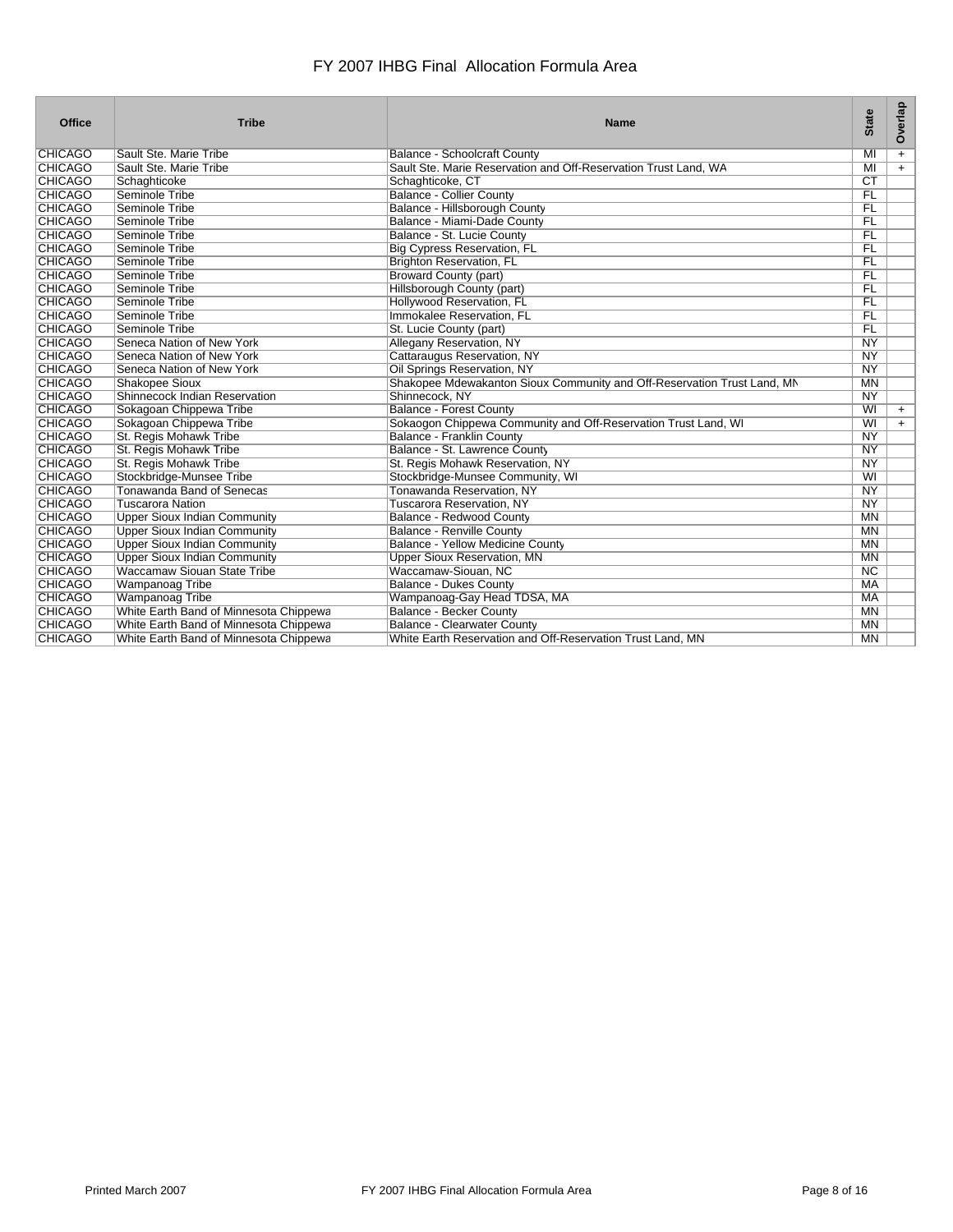| <b>Office</b>                  | <b>Tribe</b>                                                     | <b>Name</b>                                                                                               | <b>State</b>           | Overlap |
|--------------------------------|------------------------------------------------------------------|-----------------------------------------------------------------------------------------------------------|------------------------|---------|
| <b>DENVER</b>                  | <b>Blackfeet Tribe</b>                                           | Blackfeet Reservation and Off-Reservation Trust Land, MT                                                  | MT                     |         |
| <b>DENVER</b>                  | <b>Cheyenne River Sioux</b>                                      | Cheyenne River Reservation and Off-Reservation Trust Land, SD                                             | SD                     |         |
| <b>DENVER</b>                  | <b>Crow Creek Sioux</b>                                          | Crow Creek Reservation, SD                                                                                | SD                     |         |
| <b>DENVER</b>                  | <b>Crow Tribe</b>                                                | Balance -- Big Horn County                                                                                | MT                     |         |
| <b>DENVER</b>                  | <b>Crow Tribe</b>                                                | Crow Reservation and Off-Reservation Trust Land, MT                                                       | МT                     |         |
| <b>DENVER</b><br><b>DENVER</b> | <b>Flandreau Santee Sioux</b>                                    | Flandreau Reservation, SD<br>Fort Belknap Reservation and Off-Reservation Trust Land, MT                  | SD<br>MT               |         |
| <b>DENVER</b>                  | Fort Belknap Indian Community<br>Fort Peck Assiniboine and Sioux | Fort Peck Reservation and Off-Reservation Trust Land, MT                                                  | МT                     |         |
| <b>DENVER</b>                  | <b>Ft. Berthold Affiliated Tribes</b>                            | Fort Berthold Reservation, ND                                                                             | <b>ND</b>              |         |
| <b>DENVER</b>                  | <b>Goshute Reservation</b>                                       | Goshute Reservation, NV-UT                                                                                | N <sub>V</sub>         |         |
| <b>DENVER</b>                  | <b>Goshute Reservation</b>                                       | Goshute Reservation, NV-UT                                                                                | UT                     |         |
| <b>DENVER</b>                  | Lower Brule Sioux                                                | Lower Brule Reservation and Off-Reservation Trust Land, SD                                                | SD                     |         |
| <b>DENVER</b>                  | Northern Arapahoe                                                | Wind River Reservation and Off-Reservation Trust Land, WY                                                 | WY                     | $+$     |
| <b>DENVER</b>                  | Northern Cheyenne                                                | Northern Cheyenne Reservation and Off-Reservation Trust Land, MT                                          | МT                     |         |
| <b>DENVER</b>                  | Northern Cheyenne                                                | Northern Cheyenne Reservation and Off-Reservation Trust Land, MT                                          | SD                     |         |
| <b>DENVER</b><br><b>DENVER</b> | NW Band of Shoshone Nation                                       | Balance - Box Elder County<br><b>Balance - Power County</b>                                               | UT<br>ID               |         |
| <b>DENVER</b>                  | NW Band of Shoshone Nation<br>NW Band of Shoshone Nation         | <b>Box Elder County (part)</b>                                                                            | UT                     |         |
| <b>DENVER</b>                  | Oglala Sioux of Pine Ridge Reservation                           | Pine Ridge Reservation and Off-Reservation Trust Land, SD                                                 | <b>NE</b>              |         |
| <b>DENVER</b>                  | Oglala Sioux of Pine Ridge Reservation                           | Pine Ridge Reservation and Off-Reservation Trust Land, SD                                                 | SD                     |         |
| <b>DENVER</b>                  | Omaha Tribe                                                      | Omaha Reservation, IA-NE                                                                                  | IA                     |         |
| <b>DENVER</b>                  | Omaha Tribe                                                      | Omaha Reservation, IA-NE                                                                                  | <b>NE</b>              |         |
| <b>DENVER</b>                  | Ponca Tribe of Nebraska                                          | <b>Balance - Boyd County</b>                                                                              | <b>NE</b>              |         |
| <b>DENVER</b>                  | Ponca Tribe of Nebraska                                          | Balance - Burt County                                                                                     | <b>NE</b>              |         |
| <b>DENVER</b>                  | Ponca Tribe of Nebraska                                          | <b>Balance - Charles Mix County</b>                                                                       | SD                     |         |
| <b>DENVER</b>                  | Ponca Tribe of Nebraska                                          | <b>Balance - Douglas County</b>                                                                           | <b>NE</b>              |         |
| <b>DENVER</b>                  | Ponca Tribe of Nebraska                                          | <b>Balance - Hall County</b>                                                                              | <b>NE</b><br><b>NE</b> |         |
| <b>DENVER</b><br><b>DENVER</b> | Ponca Tribe of Nebraska<br>Ponca Tribe of Nebraska               | <b>Balance - Holt County</b><br>Balance - Knox County                                                     | <b>NE</b>              |         |
| <b>DENVER</b>                  | Ponca Tribe of Nebraska                                          | Balance - Lancaster County                                                                                | <b>NE</b>              |         |
| <b>DENVER</b>                  | Ponca Tribe of Nebraska                                          | Balance - Madison County                                                                                  | <b>NE</b>              |         |
| <b>DENVER</b>                  | Ponca Tribe of Nebraska                                          | <b>Balance - Platte County</b>                                                                            | <b>NE</b>              |         |
| <b>DENVER</b>                  | Ponca Tribe of Nebraska                                          | Balance - Pottawattamie County                                                                            | IA                     |         |
| <b>DENVER</b>                  | Ponca Tribe of Nebraska                                          | <b>Balance - Sarpy County</b>                                                                             | <b>NE</b>              |         |
| <b>DENVER</b>                  | Ponca Tribe of Nebraska                                          | <b>Balance - Stanton County</b>                                                                           | <b>NE</b>              |         |
| <b>DENVER</b>                  | Ponca Tribe of Nebraska                                          | <b>Balance - Wayne County</b>                                                                             | <b>NE</b>              |         |
| <b>DENVER</b><br><b>DENVER</b> | Ponca Tribe of Nebraska                                          | Balance - Woodbury County                                                                                 | $\overline{IA}$        |         |
| <b>DENVER</b>                  | Rocky Boy Chippewa-Cree<br>Rocky Boy Chippewa-Cree               | Rocky Boy's Reservation and Off-Reservation Trust Land, MT<br>Rocky Boy's Reservation and Trust Lands, MT | МT<br>МT               |         |
| <b>DENVER</b>                  | <b>Rosebud Sioux</b>                                             | Rosebud Reservation and Off-Reservation Trust Land, SD                                                    | SD                     |         |
| <b>DENVER</b>                  | <b>Rosebud Sioux</b>                                             | Rosebud Reservation and Trust Lands, SD                                                                   | SD                     |         |
| <b>DENVER</b>                  | Salish and Kootenai Tribes                                       | <b>Flathead Reservation, MT</b>                                                                           | MT                     |         |
| <b>DENVER</b>                  | <b>Santee Sioux Tribe</b>                                        | Santee Reservation, NE                                                                                    | <b>NE</b>              |         |
| <b>DENVER</b>                  | Shoshone Tribe of the Wind River Reservation                     | Wind River Reservation and Off-Reservation Trust Land, WY                                                 | WY                     | $+$     |
| <b>DENVER</b>                  | Sisseton-Wahpeton Oyate                                          | Lake Traverse Reservation, ND-SD                                                                          | <b>ND</b>              |         |
| <b>DENVER</b>                  | Sisseton-Wahpeton Oyate                                          | Lake Traverse Reservation, ND-SD                                                                          | SD                     |         |
| <b>DENVER</b><br><b>DENVER</b> | Skull Valley Band of Goshute                                     | Skull Valley Reservation, UT<br>Southern Ute Reservation, CO                                              | UT<br>$\overline{CO}$  |         |
|                                | Southern Ute Tribe                                               |                                                                                                           |                        |         |
| DENVER<br><b>DENVER</b>        | Spirit Lake Sioux Tribe<br><b>Standing Rock Sioux</b>            | Spirit Lake Reservation, ND<br>Standing Rock Reservation, SD                                              | ND.<br><b>ND</b>       |         |
| <b>DENVER</b>                  | <b>Standing Rock Sioux</b>                                       | <b>Standing Rock Reservation, SD</b>                                                                      | SD                     |         |
| <b>DENVER</b>                  | Turtle Mountain Band of Chippewa                                 | <b>Balance - Rolette County</b>                                                                           | ND                     |         |
| <b>DENVER</b>                  | Turtle Mountain Band of Chippewa                                 | Turtle Mountain Reservation and Off-Reservation Trust Land, ND                                            | MT                     |         |
| <b>DENVER</b>                  | Turtle Mountain Band of Chippewa                                 | Turtle Mountain Reservation and Off-Reservation Trust Land, ND                                            | ND                     |         |
| <b>DENVER</b>                  | Turtle Mountain Band of Chippewa                                 | Turtle Mountain Reservation and Off-Reservation Trust Land, ND                                            | $\overline{SD}$        |         |
| <b>DENVER</b>                  | Uintah & Ouray Ute Indian Tribe                                  | Uintah and Ouray Reservation and Off-Reservation Trust Land, UT                                           | UT                     |         |
| <b>DENVER</b><br><b>DENVER</b> | Utah Paiute Tribe<br><b>Utah Paiute Tribe</b>                    | <b>Balance - Beaver County</b><br><b>Balance - Iron County</b>                                            | UT<br>UT               |         |
| <b>DENVER</b>                  | <b>Utah Paiute Tribe</b>                                         | <b>Balance - Millard County</b>                                                                           | UT                     |         |
| <b>DENVER</b>                  | Utah Paiute Tribe                                                | <b>Balance - Sevier County</b>                                                                            | $\overline{UT}$        |         |
| <b>DENVER</b>                  | Utah Paiute Tribe                                                | Balance - Washington County                                                                               | UT                     |         |
| <b>DENVER</b>                  | Utah Paiute Tribe                                                | Paiute Reservation, UT                                                                                    | UT                     |         |
| <b>DENVER</b>                  | Ute Mountain Tribe                                               | Ute Mountain Reservation and Off-Reservation Trust Land, CO-NM-UT                                         | $\overline{co}$        |         |
| <b>DENVER</b>                  | <b>Ute Mountain Tribe</b>                                        | Ute Mountain Reservation and Off-Reservation Trust Land, CO-NM-UT                                         | <b>NM</b>              |         |
| <b>DENVER</b>                  | <b>Ute Mountain Tribe</b>                                        | Ute Mountain Reservation and Off-Reservation Trust Land, CO-NM-UT                                         | UT                     |         |
| <b>DENVER</b>                  | Winnebago Tribe                                                  | Winnebago Reservation and Off-Reservation Trust Land, NE-IA                                               | IA                     |         |
| <b>DENVER</b><br><b>DENVER</b> | Winnebago Tribe<br>Winnebago Tribe                               | Winnebago Reservation and Off-Reservation Trust Land, NE-IA<br>Winnebago Reservation, NE                  | <b>NE</b><br><b>NE</b> |         |
| <b>DENVER</b>                  | <b>Yankton Sioux</b>                                             | Yankton Reservation, SD                                                                                   | SD                     |         |
|                                |                                                                  |                                                                                                           |                        |         |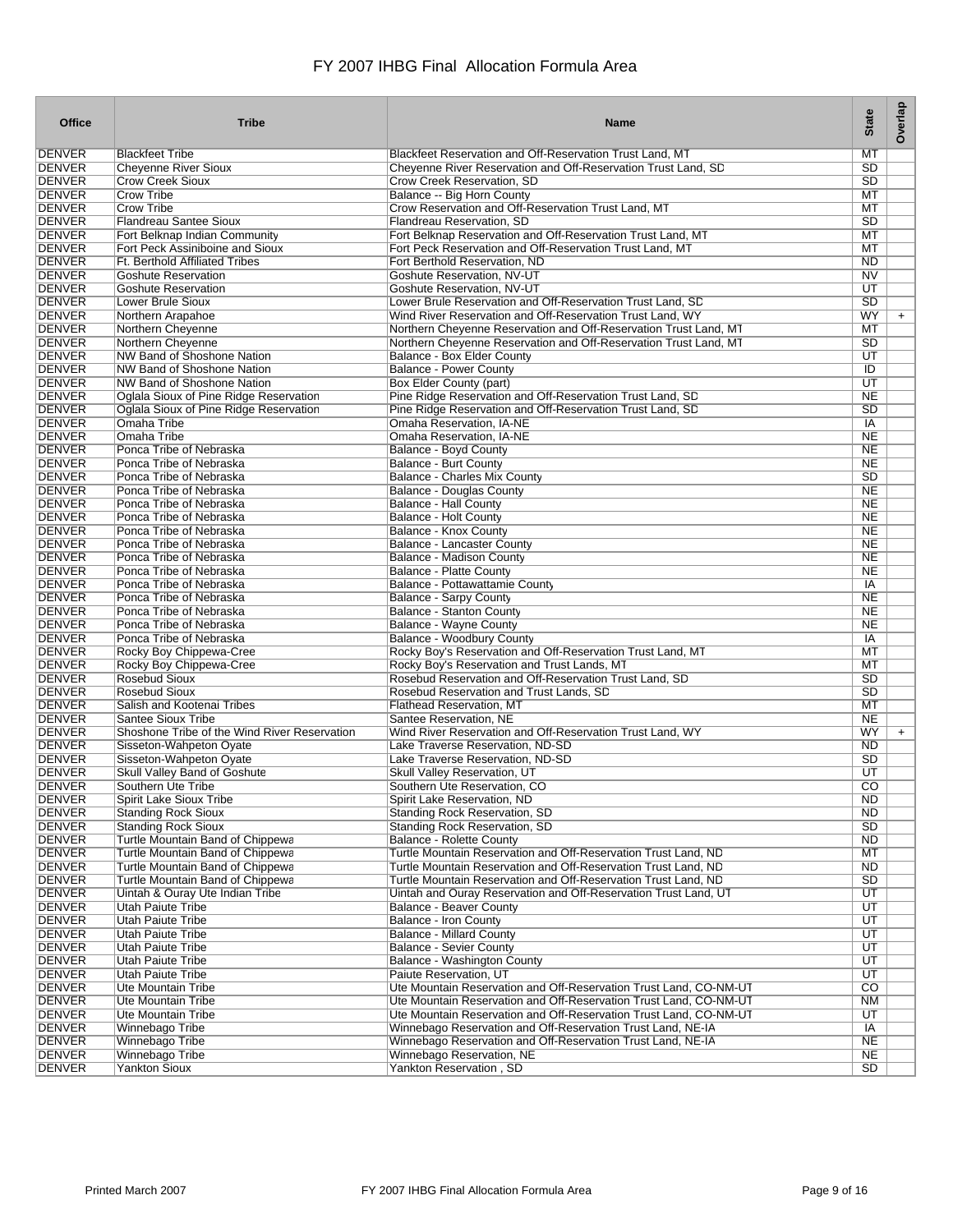| Office                             | <b>Tribe</b>                                                   | <b>Name</b>                                                                                  | <b>State</b>                                     | Overlap    |
|------------------------------------|----------------------------------------------------------------|----------------------------------------------------------------------------------------------|--------------------------------------------------|------------|
| OKLAHOMA                           | Absentee-Shawnee                                               | Balance - Lincoln County                                                                     | OK                                               | $+$        |
| OKLAHOMA                           | Absentee-Shawnee                                               | <b>Balance-Cleveland County</b>                                                              | OK                                               | $+$        |
| OKLAHOMA                           | Absentee-Shawnee                                               | Citizen Potawatomi Nation-Absentee Shawnee Tribe OTSA, Ok                                    | OK                                               | $+$        |
| <b>OKLAHOMA</b>                    | Alabama-Couchatta                                              | Alabama-Coushatta Reservation, TX                                                            | TX                                               |            |
| OKLAHOMA                           | Alabama-Quassarte Tribal Town                                  | Creek OTSA, OK                                                                               | OK                                               | $+$        |
| OKLAHOMA                           | Apache Tribe                                                   | Kiowa-Comanche-Apache-Fort Sill Apache                                                       | OK                                               | $+$        |
| <b>OKLAHOMA</b>                    | Caddo Tribe                                                    | Caddo-Wichita-Delaware OTSA, OK                                                              | $\overline{\text{OK}}$                           | $+$        |
| <b>OKLAHOMA</b>                    | Caddo Tribe                                                    | Kiowa-Comanche-Apache-Fort Sill Apache-Caddo-Witchita-Delaware                               | $\overline{\text{OK}}$                           | $+$        |
| <b>OKLAHOMA</b>                    | <b>Cherokee Nation</b>                                         | Cherokee OTSA, OK                                                                            | $\overline{\text{OK}}$                           |            |
| <b>OKLAHOMA</b>                    | Cheyenne-Arapaho Tribes                                        | Cheyenne-Arapaho OTSA, OK                                                                    | $\overline{\text{OK}}$                           |            |
| <b>OKLAHOMA</b>                    | Chickasaw                                                      | Chickasaw OTSA, OK                                                                           | $\overline{\text{OK}}$                           |            |
| <b>OKLAHOMA</b>                    | Chitimacha Tribe                                               | Chitimacha Reservation, LA                                                                   | LA                                               |            |
| <b>OKLAHOMA</b>                    | Choctaw Nation                                                 | Choctaw OTSA, OK                                                                             | OK                                               |            |
| OKLAHOMA<br><b>OKLAHOMA</b>        | Citizen Band Potawatomi Tribe                                  | Balance - Lincoln County                                                                     | OK<br>$\overline{\text{OK}}$                     | $+$        |
| <b>OKLAHOMA</b>                    | Citizen Band Potawatomi Tribe<br>Citizen Band Potawatomi Tribe | <b>Balance-Cleveland County</b><br>Citizen Potawatomi Nation-Absentee Shawnee Tribe OTSA, Ok | $\overline{\text{OK}}$                           | $+$        |
| <b>OKLAHOMA</b>                    | Comanche Nation                                                | Kiowa-Comanche-Apache-Fort Sill Apache                                                       | OK                                               | $+$<br>$+$ |
| <b>OKLAHOMA</b>                    | Coushatta Tribe                                                | Coushatta Reservation, LA                                                                    | LA                                               |            |
| OKLAHOMA                           | Delaware Nation of West Oklahoma                               | Caddo-Wichita-Delaware OTSA, OK                                                              | $\overline{\text{OK}}$                           | $+$        |
| OKLAHOMA                           | Eastern Shawnee Tribe                                          | Eastern Shawnee OTSA, OK                                                                     | $\overline{\text{OK}}$                           |            |
| OKLAHOMA                           | Fort Sill Apache Tribe                                         | Kiowa-Comanche-Apache-Fort Sill Apache                                                       | OK                                               | $+$        |
| <b>OKLAHOMA</b>                    | <b>Iowa Tribe of Kansas and Nebraska</b>                       | <b>Balance - Brown County</b>                                                                | KS                                               |            |
| <b>OKLAHOMA</b>                    | Iowa Tribe of Kansas and Nebraska                              | <b>Balance - Doniphan County</b>                                                             | KS                                               |            |
| <b>OKLAHOMA</b>                    | <b>Iowa Tribe of Kansas and Nebraska</b>                       | Balance - Richardson County                                                                  | <b>NE</b>                                        |            |
| <b>OKLAHOMA</b>                    | lowa Tribe of Kansas and Nebraska                              | Iowa Reservation and Off-Reservation Trust Land, KS-NE                                       | K <sub>S</sub>                                   |            |
| <b>OKLAHOMA</b>                    | Jowa Tribe of Kansas and Nebraska                              | <b>Iowa Reservation and Off-Reservation Trust Land, KS-NE</b>                                | <b>NE</b>                                        |            |
| <b>OKLAHOMA</b>                    | Iowa Tribe of Oklahoma                                         | lowa OTSA, OK                                                                                | $\overline{\text{OK}}$                           |            |
| <b>OKLAHOMA</b>                    | Jena Band of Choctaw                                           | Jena Band of Choctaw, LA                                                                     | LA                                               |            |
| <b>OKLAHOMA</b>                    | Kaw Tribe                                                      | Kaw OTSA, OK                                                                                 | $\overline{\text{OK}}$                           | $+$        |
| <b>OKLAHOMA</b>                    | Kialegee Tribal Town                                           | Creek OTSA, OK                                                                               | OK                                               | $+$        |
| OKLAHOMA                           | Kickapoo Tribe                                                 | Kickapoo Reservation, KS                                                                     | KS                                               |            |
| <b>OKLAHOMA</b>                    | Kickapoo Tribe of Oklahoma                                     | Kickapoo OTSA, OK                                                                            | $\overline{\text{OK}}$                           |            |
| <b>OKLAHOMA</b>                    | Kiowa Tribe                                                    | Kiowa-Comanche-Apache-Fort Sill Apache OTSA                                                  | $\overline{\text{OK}}$                           | $+$        |
| <b>OKLAHOMA</b>                    | Miami Tribe                                                    | Miami OTSA, OK                                                                               | OK                                               | $+$        |
| <b>OKLAHOMA</b>                    | Miami Tribe                                                    | Miami-Peoria Joint use area, OK                                                              | OK                                               | $+$        |
| <b>OKLAHOMA</b>                    | Modoc Tribe                                                    | Modoc OTSA, OK                                                                               | $\overline{\text{OK}}$                           |            |
| <b>OKLAHOMA</b>                    | Muscogee (Creek) Nation                                        | Creek OTSA, OK                                                                               | $\overline{\text{OK}}$                           | $+$        |
| <b>OKLAHOMA</b>                    | Muscogee (Creek) Nation                                        | Creek-Seminole Joint Area OTSA, OK                                                           | OK                                               | $+$        |
| OKLAHOMA                           | <b>Osage Tribe</b>                                             | Osage Reservation, OK                                                                        | OK                                               |            |
| <b>OKLAHOMA</b><br><b>OKLAHOMA</b> | Otoe-Missouria Tribe<br><b>Ottawa Tribe</b>                    | Otoe-Missouria OTSA, OK<br>Ottawa OTSA, OK                                                   | $\overline{\text{OK}}$<br>$\overline{\text{OK}}$ |            |
| <b>OKLAHOMA</b>                    | <b>Pawnee Tribe</b>                                            | Pawnee OTSA, OK                                                                              | $\overline{\text{OK}}$                           |            |
| <b>OKLAHOMA</b>                    | Peoria Tribe                                                   | Miami-Peoria Joint use area, OK                                                              | $\overline{\text{OK}}$                           | $+$        |
| <b>OKLAHOMA</b>                    | Peoria Tribe                                                   | Peoria OTSA, OK                                                                              | OK                                               | $+$        |
| OKLAHOMA                           | Ponca Tribe                                                    | Kaw-Ponca Joint OTSA, OK                                                                     | OK                                               | $+$        |
| <b>OKLAHOMA</b>                    | Ponca Tribe                                                    | Ponca OTSA, OK                                                                               | OK                                               | $\ddot{}$  |
| <b>OKLAHOMA</b>                    | Ponca Tribe                                                    | Ponca, OK                                                                                    | OK                                               | $+$        |
| OKLAHOMA                           | Prairie Band of Potawatomi                                     | Prairie Band Potawatomi Reservation, MN                                                      | KS                                               |            |
| OKLAHOMA                           | Quapaw Tribe                                                   | Quapaw OTSA, OK                                                                              | OK.                                              |            |
| <b>OKLAHOMA</b>                    | Sac and Fox of Missouri                                        | Sac and Fox Reservation and Off-Reservation Trust Land, NE-KS                                | K <sub>S</sub>                                   |            |
| <b>OKLAHOMA</b>                    | Sac and Fox of Missouri                                        | Sac and Fox Reservation and Off-Reservation Trust Land, NE-KS                                | <b>NE</b>                                        |            |
| <b>OKLAHOMA</b>                    | Sac and Fox Tribe                                              | Sac and Fox OTSA, OK                                                                         | $\overline{OK}$                                  |            |
| <b>OKLAHOMA</b>                    | <b>Seminole Nation</b>                                         | Seminole OTSA, OK                                                                            | OK                                               | $+$        |
| <b>OKLAHOMA</b>                    | Seneca-Cayuga                                                  | Seneca-Cayuga OTSA, OK                                                                       | OK                                               |            |
| <b>OKLAHOMA</b>                    | Seneca-Cayuga                                                  | Seneca-Cayuga, OK                                                                            | $\overline{\text{OK}}$                           |            |
| <b>OKLAHOMA</b>                    | Shawnee                                                        | Cherokee OTSA, OK                                                                            | OK                                               |            |
| <b>OKLAHOMA</b>                    | Texas Band of Kickapoo Indians                                 | <b>Balance - Maverick County</b>                                                             | TX                                               |            |
| <b>OKLAHOMA</b>                    | Texas Band of Kickapoo Indians                                 | Kickapoo Reservation, TX                                                                     | TX                                               |            |
| <b>OKLAHOMA</b>                    | <b>Thlopthlocco Tribal Town</b>                                | Creek OTSA, OK                                                                               | $\overline{\text{OK}}$                           | $+$        |
| <b>OKLAHOMA</b>                    | <b>Tonkawa Tribe</b>                                           | Tonkawa OTSA, OK                                                                             | $\overline{OK}$                                  |            |
| <b>OKLAHOMA</b>                    | Tunica-Biloxi Tribe                                            | Balance - Avoyelles Parish                                                                   | LA                                               |            |
| <b>OKLAHOMA</b>                    | Tunica-Biloxi Tribe                                            | Balance - Rapides Parish                                                                     | LA                                               |            |
| <b>OKLAHOMA</b>                    | Tunica-Biloxi Tribe                                            | Tunica-Biloxi Reservation, LA                                                                | LA                                               |            |
| <b>OKLAHOMA</b>                    | United Keetoowah                                               |                                                                                              | $\overline{\text{OK}}$                           |            |
| <b>OKLAHOMA</b>                    | <b>Wichita Tribe</b>                                           | Caddo-Wichita-Delaware OTSA, OK                                                              | OK                                               | $+$        |
| <b>OKLAHOMA</b>                    | Wyandotte                                                      | <b>Balance - Newton County</b>                                                               | <b>MO</b>                                        |            |
| <b>OKLAHOMA</b>                    | Wyandotte                                                      | Wyandotte OTSA, OK                                                                           | OK                                               |            |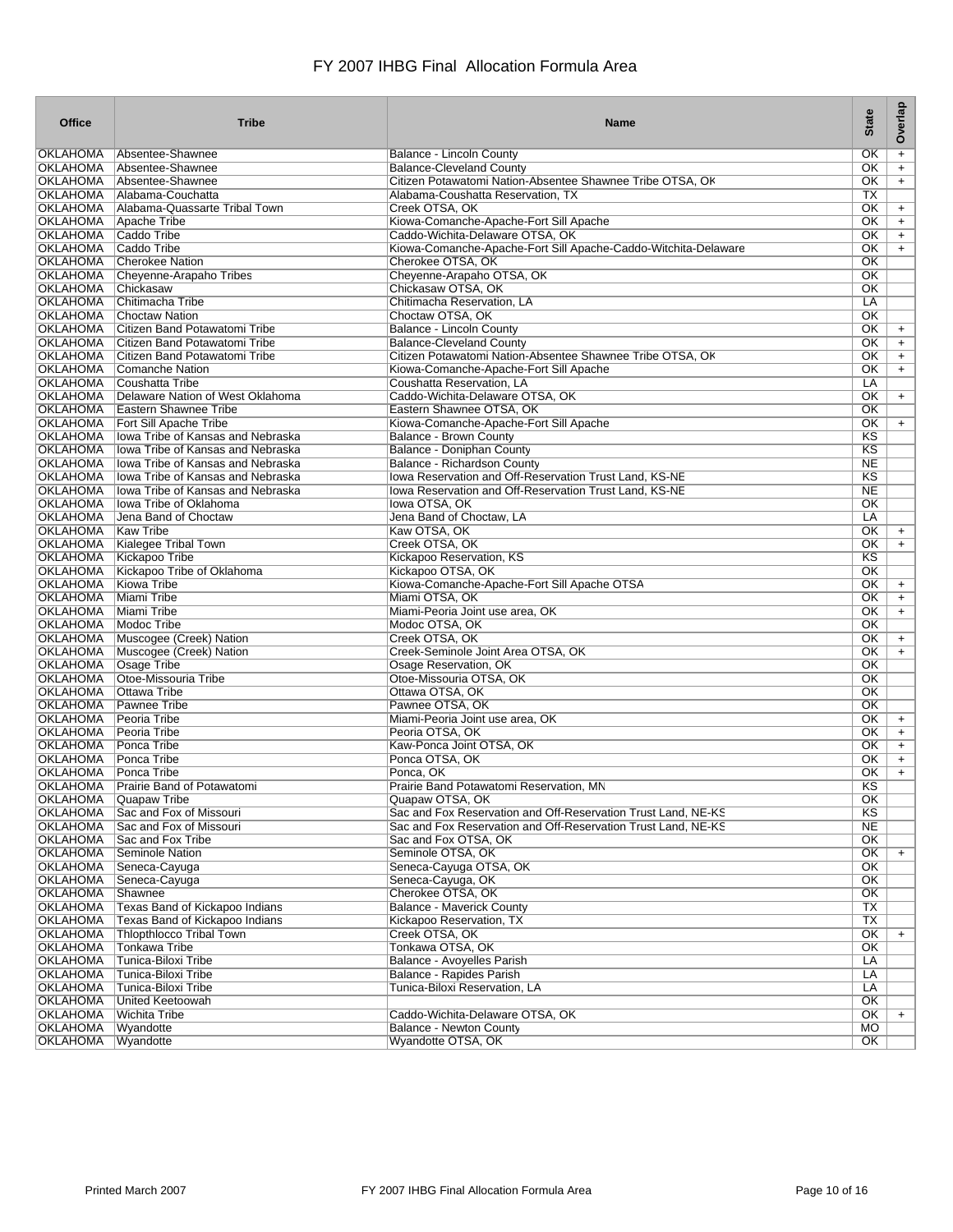| <b>Office</b>                    | <b>Tribe</b>                                               | <b>Name</b>                                                                       | <b>State</b>                        | Overlap                |
|----------------------------------|------------------------------------------------------------|-----------------------------------------------------------------------------------|-------------------------------------|------------------------|
| <b>PHOENIX</b>                   | Acoma Pueblo                                               | Acoma Pueblo and Off-Reservation Trust Land, NM                                   | <b>NM</b>                           |                        |
| <b>PHOENIX</b>                   | Agua Caliente Band of Cahuilla                             | Agua Caliente Reservation, CA                                                     | CA                                  |                        |
| <b>PHOENIX</b>                   | Ak-Chin                                                    | Maricopa (Ak Chin) Reservation, AZ                                                | AZ                                  |                        |
| <b>PHOENIX</b>                   | Alturas Rancheria                                          | Alturas Rancheria, CA                                                             | CA                                  |                        |
| <b>PHOENIX</b><br><b>PHOENIX</b> | Auburn Rancheria<br>Augustine Band of Cahuilla             | <b>Balance - Placer County</b><br>Riverside County (part)                         | СA<br>CA                            |                        |
| <b>PHOENIX</b>                   | Barona Group of Capitan Grande                             | Barona Rancheria, CA                                                              | CA                                  |                        |
| <b>PHOENIX</b>                   | <b>Berry Creek Rancheria</b>                               | <b>Balance - Butte County</b>                                                     | СA                                  | $+$                    |
| <b>PHOENIX</b>                   | <b>Berry Creek Rancheria</b>                               | Berry Creek Rancheria and Off-Reservation Trust Land, CA                          | СA                                  | $+$                    |
| <b>PHOENIX</b>                   | Big Lagoon Rancheria                                       | Big Lagoon Rancheria, CA                                                          | CA                                  |                        |
| <b>PHOENIX</b>                   | <b>Big Pine Band</b>                                       | <b>Big Pine Reservation, CA</b>                                                   | CA                                  |                        |
| <b>PHOENIX</b>                   | <b>Big Sandy Rancheria</b>                                 | Big Sandy Rancheria, CA                                                           | CA                                  |                        |
| <b>PHOENIX</b><br><b>PHOENIX</b> | <b>Big Valley Rancheria</b><br><b>Big Valley Rancheria</b> | <b>Balance - Lake County</b><br>Big Valley Rancheria, CA                          | СA<br>CA                            | $\ddot{}$<br>$\ddot{}$ |
| <b>PHOENIX</b>                   | <b>Blue Lake Rancheria</b>                                 | Blue Lake Rancheria, CA                                                           | CA                                  |                        |
| <b>PHOENIX</b>                   | Bridgeport Paiute Indian Colony                            | <b>Bridgeport Reservation, CA</b>                                                 | CA                                  |                        |
| <b>PHOENIX</b>                   | Buena Vista Rancheria                                      | <b>Balance - Amador County</b>                                                    | СA                                  | $\ddot{}$              |
| <b>PHOENIX</b>                   | Cabazon Band                                               | Cabazon Reservation, CA                                                           | CA                                  |                        |
| <b>PHOENIX</b>                   | Cahuilla Band                                              | Cahuilla Reservation, CA                                                          | CA                                  |                        |
| <b>PHOENIX</b>                   | California Valley Miwok Tribe                              | Calaveras County                                                                  | СA                                  |                        |
| <b>PHOENIX</b>                   | Campo Band                                                 | Campo Reservation, CA                                                             | CA                                  |                        |
| <b>PHOENIX</b><br><b>PHOENIX</b> | Cedarville Rancheria<br>Chemehuevi                         | Cedarville Rancheria, CA<br>Chemehuevi Reservation, CA                            | СA<br>CA                            |                        |
| <b>PHOENIX</b>                   | Chicken Ranch Rancheria                                    | Tuolumne County (part)                                                            | CA                                  |                        |
| <b>PHOENIX</b>                   | Chico Rancheria                                            | <b>Balance - Butte County</b>                                                     | CA                                  | $\ddot{}$              |
| <b>PHOENIX</b>                   | Chico Rancheria                                            | Mechoopda, CA                                                                     | СA                                  | $+$                    |
| <b>PHOENIX</b>                   | Cloverdale Rancheria                                       | <b>Balance - Sonoma County</b>                                                    | CA                                  | $+$                    |
| <b>PHOENIX</b>                   | Cochiti Pueblo                                             | Cochiti Pueblo, NM                                                                | <b>NM</b>                           |                        |
| <b>PHOENIX</b>                   | Cocopah Tribe                                              | Cocopah Reservation, AZ                                                           | AZ                                  |                        |
| <b>PHOENIX</b>                   | Cold Springs Rancheria                                     | Cold Springs Rancheria, CA                                                        | CA                                  |                        |
| <b>PHOENIX</b><br><b>PHOENIX</b> | Colorado River Indian Tribes                               | Colorado River Reservation, AZ-CA<br>Colorado River Reservation, AZ-CA            | AZ<br>CA                            |                        |
| <b>PHOENIX</b>                   | Colorado River Indian Tribes<br>Colusa Rancheria           | Colusa Rancheria, CA                                                              | СA                                  |                        |
| <b>PHOENIX</b>                   | Cortina Rancheria                                          | Cortina Rancheria, CA                                                             | СA                                  | $\ddot{}$              |
| <b>PHOENIX</b>                   | Cortina Rancheria                                          | Yolo County (part)                                                                | СA                                  | $\ddot{}$              |
| <b>PHOENIX</b>                   | Coyote Valley Band                                         | <b>Balance - Mendocino County</b>                                                 | СA                                  | $\ddot{}$              |
| <b>PHOENIX</b>                   | Coyote Valley Band                                         | <b>Balance - Sonoma County</b>                                                    | CA                                  | $\ddot{}$              |
| <b>PHOENIX</b>                   | Coyote Valley Band                                         | Coyote Valley Reservation, CA                                                     | СA                                  | $\ddot{}$              |
| <b>PHOENIX</b>                   | Death Valley Timba-Sha                                     | Balance - Inyo County                                                             | СA                                  |                        |
| <b>PHOENIX</b><br><b>PHOENIX</b> | Dry Creek Rancheria<br>Dry Creek Rancheria                 | <b>Balance - Sonoma County</b><br>Dry Creek Rancheria, CA                         | СA<br>CA                            | $\ddot{}$<br>$\ddot{}$ |
| PHOENIX                          | Duck Valley Shoshone-Paiute                                | Duck Valley Reservation, ID-NV                                                    | ID                                  |                        |
| <b>PHOENIX</b>                   | Duck Valley Shoshone-Paiute                                | Duck Valley Reservation, ID-NV                                                    | $\overline{\text{NV}}$              |                        |
| <b>PHOENIX</b>                   | Duckwater Shoshone                                         | Duckwater Reservation, NV                                                         | N <sub>V</sub>                      |                        |
| <b>PHOENIX</b>                   | <b>Elk Valley Rancheria</b>                                | Elk Valley Rancheria, CA                                                          | СA                                  |                        |
| <b>PHOENIX</b>                   | <b>Ely Shoshone</b>                                        | Elv Reservation, NV                                                               | NV                                  |                        |
| <b>PHOENIX</b>                   | <b>Enterprise Rancheria</b>                                | <b>Balance - Butte County</b>                                                     | СA                                  | $\ddot{}$              |
| <b>PHOENIX</b>                   | Enterprise Rancheria                                       | Enterprise Rancheria, CA                                                          | CA                                  | $\ddot{}$              |
| PHOENIX<br><b>PHOENIX</b>        | Ewiiaapaayp Band of Kumeyaay<br>Fallon Paiute-Shoshone     | San Diego County (part)<br>Fallon Paiute-Shoshone Colony, NV                      | CA<br>N <sub>V</sub>                |                        |
| <b>PHOENIX</b>                   | Fallon Paiute-Shoshone                                     | Fallon Paiute-Shoshone Reservation and Off-Reservation Trust Land, NV             | N <sub>V</sub>                      |                        |
| <b>PHOENIX</b>                   | <b>Fort Bidwell</b>                                        | <b>Balance - Modoc County</b>                                                     | CA                                  | $+$                    |
| <b>PHOENIX</b>                   | <b>Fort Bidwell</b>                                        | Fort Bidwell Reservation, CA                                                      | CA                                  | $+$                    |
| <b>PHOENIX</b>                   | Fort Independence                                          | Fort Independence Reservation, CA                                                 | СA                                  |                        |
| <b>PHOENIX</b>                   | Fort McDermitt Paiute and Shoshone                         | Fort McDermitt Reservation, NV-OR                                                 | N <sub>V</sub>                      |                        |
| <b>PHOENIX</b><br><b>PHOENIX</b> | Fort McDermitt Paiute and Shoshone                         | Fort McDermitt Reservation, NV-OR<br>Fort McDowell Reservation, AZ                | $\overline{\text{OR}}$<br><b>AZ</b> |                        |
| <b>PHOENIX</b>                   | Fort McDowell Yavapai Nation<br><b>Fort Mojave Tribe</b>   | Fort Mojave Reservation and Off-Reservation Trust Land, AZ-CA-NV                  | AZ                                  |                        |
| <b>PHOENIX</b>                   | <b>Fort Mojave Tribe</b>                                   | Fort Mojave Reservation and Off-Reservation Trust Land, AZ-CA-NV                  | $\overline{CA}$                     |                        |
| <b>PHOENIX</b>                   | <b>Fort Mojave Tribe</b>                                   | Fort Mojave Reservation and Off-Reservation Trust Land, AZ-CA-NV                  | N <sub>V</sub>                      |                        |
| <b>PHOENIX</b>                   | Gila River                                                 | Gila River Reservation, AZ                                                        | AZ                                  |                        |
| <b>PHOENIX</b>                   | Graton Rancheria                                           | <b>Balance - Marin County</b>                                                     | CA                                  | $+$                    |
| <b>PHOENIX</b>                   | Graton Rancheria                                           | Balance - Sonoma County                                                           | СA                                  | $+$                    |
| <b>PHOENIX</b><br><b>PHOENIX</b> | Greenville Rancheria<br>Greenville Rancheria               | <b>Balance - Plumas County</b>                                                    | СA                                  | $\ddot{}$              |
| <b>PHOENIX</b>                   | Greenville Rancheria                                       | Balance - Tehama County<br>Greenville Rancheria, CA                               | СA<br>СA                            | $+$<br>$+$             |
| <b>PHOENIX</b>                   | Grindstone Rancheria                                       | <b>Balance - Glenn County</b>                                                     | СA                                  |                        |
| <b>PHOENIX</b>                   | Grindstone Rancheria                                       | Grindstone Rancheria, CA                                                          | CA                                  |                        |
| <b>PHOENIX</b>                   | Guidiville Rancheria                                       | Guidiville Rancheria & Balance-Mendocinc                                          | СA                                  |                        |
| <b>PHOENIX</b>                   | Havasupai                                                  | Havasupai Reservation, AZ                                                         | AZ                                  |                        |
| <b>PHOENIX</b>                   | Hoopa Valley                                               | Hoopa Valley Reservation, CA                                                      | CA                                  |                        |
| <b>PHOENIX</b>                   | Hopi                                                       | Hopi Reservation and Off-Reservation Trust Land, AZ                               | AZ                                  |                        |
| <b>PHOENIX</b><br><b>PHOENIX</b> | <b>Hopland Rancheria</b><br>Hualapai                       | Hopland Rancheria & Bal-Mendocino, CA<br>Hualapai Reservation and Trust Lands, AZ | CA<br>AZ                            |                        |
| <b>PHOENIX</b>                   | Inaja Band                                                 | San Diego County (part)                                                           | CA                                  |                        |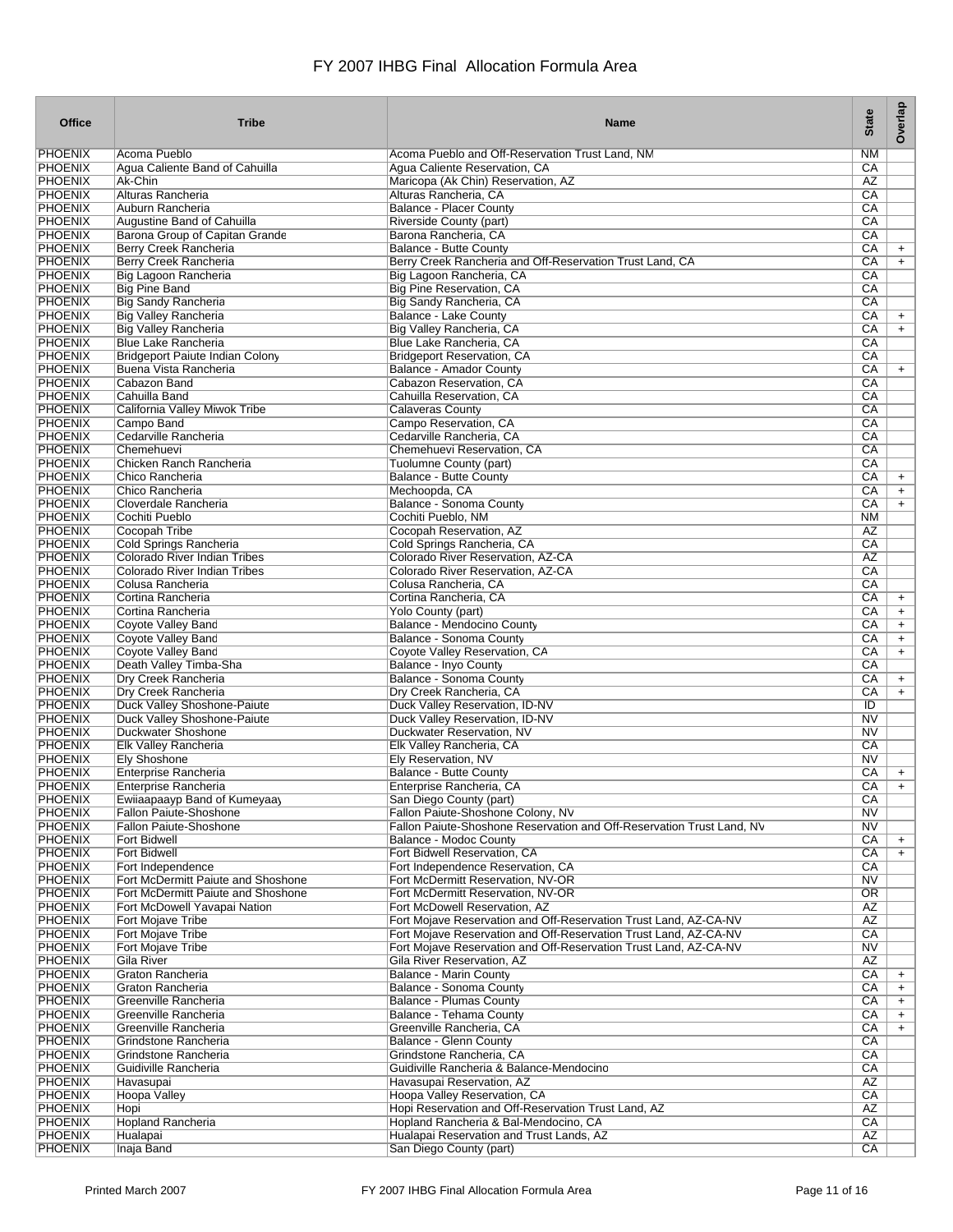| <b>Office</b>                    | <b>Tribe</b>                                                         | <b>Name</b>                                                        | <b>State</b>           | Overlap                |
|----------------------------------|----------------------------------------------------------------------|--------------------------------------------------------------------|------------------------|------------------------|
| <b>PHOENIX</b>                   | Ione Band of Miwok Indians                                           | Balance - Amador County                                            | $\overline{CA}$        | $+$                    |
| <b>PHOENIX</b>                   | <b>Isleta Pueblo</b>                                                 | Isleta Pueblo, NM                                                  | <b>NM</b>              |                        |
| <b>PHOENIX</b>                   | Jackson Rancheria                                                    | Amador County (part)                                               | CA                     |                        |
| <b>PHOENIX</b>                   | Jamul Indian Village                                                 | Jamul Indian Village, CA                                           | CA                     |                        |
| <b>PHOENIX</b><br><b>PHOENIX</b> | Jemez Pueblo<br>Jicarilla Reservation                                | Jemez Pueblo, NM<br>Jicarilla Apache Reservation, NM               | <b>NM</b><br><b>NM</b> |                        |
| <b>PHOENIX</b>                   | Kaibab Band of Paiute                                                | Kaibab Reservation, AZ                                             | AZ                     |                        |
| <b>PHOENIX</b>                   | Karuk                                                                | <b>Balance-Humbolt County</b>                                      | CA                     | $+$                    |
| <b>PHOENIX</b>                   | Karuk                                                                | <b>Balance-Siskiyou County</b>                                     | СA                     | $+$                    |
| <b>PHOENIX</b>                   | Karuk                                                                | Karuk Reservation and Off-Reservation Trust Land, CA               | CA                     | $+$                    |
| <b>PHOENIX</b>                   | La Jolla Band                                                        | La Jolla Reservation, CA                                           | CA                     |                        |
| <b>PHOENIX</b>                   | La Posta Band                                                        | La Posta Reservation, CA                                           | CA                     |                        |
| <b>PHOENIX</b><br><b>PHOENIX</b> | Laguna Pueblo                                                        | Laguna Pueblo and Off-Reservation Trust Land, NM                   | ΝM<br>N <sub>V</sub>   |                        |
| <b>PHOENIX</b>                   | Las Vegas Colony<br>Laytonville Rancheria                            | Las Vegas Colony, NV<br><b>Balance - Mendocino County</b>          | CA                     | $\ddot{}$              |
| <b>PHOENIX</b>                   | Laytonville Rancheria                                                | Laytonville Rancheria, CA                                          | CA                     | $+$                    |
| <b>PHOENIX</b>                   | Lone Pine Paiute-Shoshone                                            | <b>Balance - Mono County</b>                                       | СA                     |                        |
| <b>PHOENIX</b>                   | Lone Pine Paiute-Shoshone                                            | Lone Pine Reservation, CA                                          | CA                     |                        |
| <b>PHOENIX</b>                   | Los Coyotes Band of Cahuilla                                         | Los Coyotes Reservation, CA                                        | CA                     |                        |
| <b>PHOENIX</b>                   | Lovelock Colony                                                      | Lovelock Colony, NV                                                | N <sub>V</sub>         |                        |
| PHOENIX                          | Lower Lake Rancheria                                                 | Balance - Sonoma County                                            | CA                     | $\ddot{}$              |
| <b>PHOENIX</b>                   | Lytton Rancheria of California                                       | Balance - Sonoma County                                            | CA                     | $+$                    |
| <b>PHOENIX</b><br><b>PHOENIX</b> | Manchester Point Arena Rancheria<br>Manchester Point Arena Rancheria | Balance - Mendocino County<br>Manchester Point Rancheria           | CA<br>СA               | $+$<br>$\ddot{}$       |
| <b>PHOENIX</b>                   | Manzanita Band                                                       | Manzanita Reservation, CA                                          | CA                     |                        |
| <b>PHOENIX</b>                   | Mesa Grande Band                                                     | Mesa Grande Reservation, CA                                        | СA                     |                        |
| <b>PHOENIX</b>                   | Mescalero Reservation                                                | Mescalero Reservation, NM                                          | <b>NM</b>              |                        |
| <b>PHOENIX</b>                   | Middletown Rancheria                                                 | Balance - Lake County                                              | СA                     | $\ddot{}$              |
| <b>PHOENIX</b>                   | Middletown Rancheria                                                 | Middletown Rancheria, CA                                           | CA                     | $+$                    |
| <b>PHOENIX</b>                   | Moapa Band of Paiute                                                 | Moapa River Reservation, NV                                        | NV                     |                        |
| <b>PHOENIX</b>                   | Mooretown Rancheria                                                  | Balance - Butte County                                             | CA                     | $\ddot{}$              |
| <b>PHOENIX</b><br><b>PHOENIX</b> | Mooretown Rancheria<br>Morongo Band of Cahuilla                      | Mooretown Rancheria, CA<br>Morongo Reservation, CA                 | CA<br>CA               | $\ddot{}$              |
| <b>PHOENIX</b>                   | Nambe Pueblo                                                         | Nambe Pueblo and Off-Reservation Trust Land, NM                    | <b>NM</b>              |                        |
| <b>PHOENIX</b>                   | Navajo Nation                                                        | Navajo Nation Reservation and Off-Reservation Trust Land, NM-AZ-UT | AZ                     |                        |
| <b>PHOENIX</b>                   | Navajo Nation                                                        | Navajo Nation Reservation and Off-Reservation Trust Land, NM-AZ-UT | NM                     |                        |
| <b>PHOENIX</b>                   | Navajo Nation                                                        | Navajo Nation Reservation and Off-Reservation Trust Land, NM-AZ-UT | UT                     |                        |
| <b>PHOENIX</b>                   | North Fork Rancheria                                                 | <b>Balance Fresno</b>                                              | СA                     | $\ddot{}$              |
| <b>PHOENIX</b>                   | North Fork Rancheria                                                 | <b>Balance Madera County</b>                                       | CA                     | $\ddot{}$              |
| <b>PHOENIX</b><br><b>PHOENIX</b> | North Fork Rancheria<br>North Fork Rancheria                         | <b>Balance Mariposa</b><br>North Fork Rancheria, CA                | CA<br>CA               | $\ddot{}$<br>$\ddot{}$ |
| PHOENIX                          | Ohkay Owingeh (formerly San Juan)                                    | Balance - Rio Arriba County                                        | <b>NM</b>              |                        |
| <b>PHOENIX</b>                   | Ohkay Owingeh (formerly San Juan)                                    | San Juan Pueblo, NM                                                | <b>NM</b>              |                        |
| <b>PHOENIX</b>                   | Paiute-Shoshone of Bishop Colony                                     | Bishop Rancheria, CA                                               | CA                     |                        |
| <b>PHOENIX</b>                   | Pala Bank                                                            | Pala Reservation, CA                                               | CA                     |                        |
| PHOENIX                          | Pascua Yaqui Tribe                                                   | <b>Guadalupe Town</b>                                              | AZ                     |                        |
| <b>PHOENIX</b>                   | Pascua Yaqui Tribe                                                   | Pascua Yaqui Reservation, AZ                                       | AZ                     |                        |
| <b>PHOENIX</b>                   | Paskenta Band of Nomlaki Indian                                      | Balance - Tehama County                                            | CA                     | $\ddot{}$              |
| <b>PHOENIX</b><br><b>PHOENIX</b> | Pauma Band<br>Pechanga Band                                          | Pauma and Yuima Reservation, CA<br>Pechanga Reservation, CA        | CA<br>CA               |                        |
| <b>PHOENIX</b>                   | Picayune Rancheria                                                   | <b>Balance - Fresno County</b>                                     | СA                     | $+$                    |
| <b>PHOENIX</b>                   | Picayune Rancheria                                                   | <b>Balance - Madera County</b>                                     | СA                     | $+$                    |
| <b>PHOENIX</b>                   | Picayune Rancheria                                                   | Balance - Mariposa County                                          | CA                     | $+$                    |
| <b>PHOENIX</b>                   | Picayune Rancheria                                                   | Picayune Rancheria, CA                                             | СA                     | $+$                    |
| <b>PHOENIX</b>                   | Picuris Pueblo                                                       | Picuris Pueblo, NM                                                 | ΝM                     |                        |
| <b>PHOENIX</b><br><b>PHOENIX</b> | Pinoleville Rancheria                                                | <b>Balance - Mendocino County</b><br>Pinoleville Rancheria, CA     | СA<br>СA               | $+$                    |
| <b>PHOENIX</b>                   | Pinoleville Rancheria<br><b>Pit River Tribe</b>                      | <b>Balance - Modoc County</b>                                      | СA                     | $\ddot{}$<br>$+$       |
| <b>PHOENIX</b>                   | <b>Pit River Tribe</b>                                               | <b>Balance - Shasta County</b>                                     | СA                     | $+$                    |
| <b>PHOENIX</b>                   | <b>Pit River Tribe</b>                                               | Big Bend Rancheria, CA                                             | СA                     | $+$                    |
| <b>PHOENIX</b>                   | <b>Pit River Tribe</b>                                               | Likely Rancheria, CA                                               | СA                     | $\ddot{}$              |
| <b>PHOENIX</b>                   | <b>Pit River Tribe</b>                                               | Lookout Rancheria, CA                                              | СA                     | $+$                    |
| <b>PHOENIX</b>                   | <b>Pit River Tribe</b>                                               | Montgomery Creek Rancheria, CA                                     | СA                     | $+$                    |
| <b>PHOENIX</b><br><b>PHOENIX</b> | <b>Pit River Tribe</b><br><b>Pit River Tribe</b>                     | Pit River Trust Lands, CA<br>Roaring Creek Rancheria, CA           | СA                     | $\ddot{}$              |
| <b>PHOENIX</b>                   | <b>Pit River Tribe</b>                                               | XL Ranch, CA                                                       | СA<br>СA               | $\ddot{}$<br>$+$       |
| <b>PHOENIX</b>                   | Pojoaque Pueblo                                                      | Pojoaque Pueblo, NM                                                | NM                     |                        |
| <b>PHOENIX</b>                   | Potter Valley Rancheria                                              | <b>Balance - Mendocino County</b>                                  | СA                     | $+$                    |
| <b>PHOENIX</b>                   | <b>Pyramid Lake Paiute</b>                                           | Pyramid Lake Reservation, NV                                       | N <sub>V</sub>         |                        |
| <b>PHOENIX</b>                   | <b>Quartz Valley Reservation</b>                                     | <b>Balance - Siskiyou County</b>                                   | СA                     | $+$                    |
| <b>PHOENIX</b>                   | <b>Quartz Valley Reservation</b>                                     | Quartz Valley Reservation, CA                                      | CA                     | $+$                    |
| <b>PHOENIX</b>                   | Quechan Tribe                                                        | Fort Yuma Reservation, AZ-CA                                       | AZ                     |                        |
| <b>PHOENIX</b><br><b>PHOENIX</b> | Quechan Tribe<br>Ramona Band                                         | Fort Yuma Reservation, AZ-CA<br>Riverside County (part)            | CA<br>CA               |                        |
| <b>PHOENIX</b>                   | Redding Rancheria                                                    | Balance - Shasta County                                            | CA                     | $+$                    |
|                                  |                                                                      |                                                                    |                        |                        |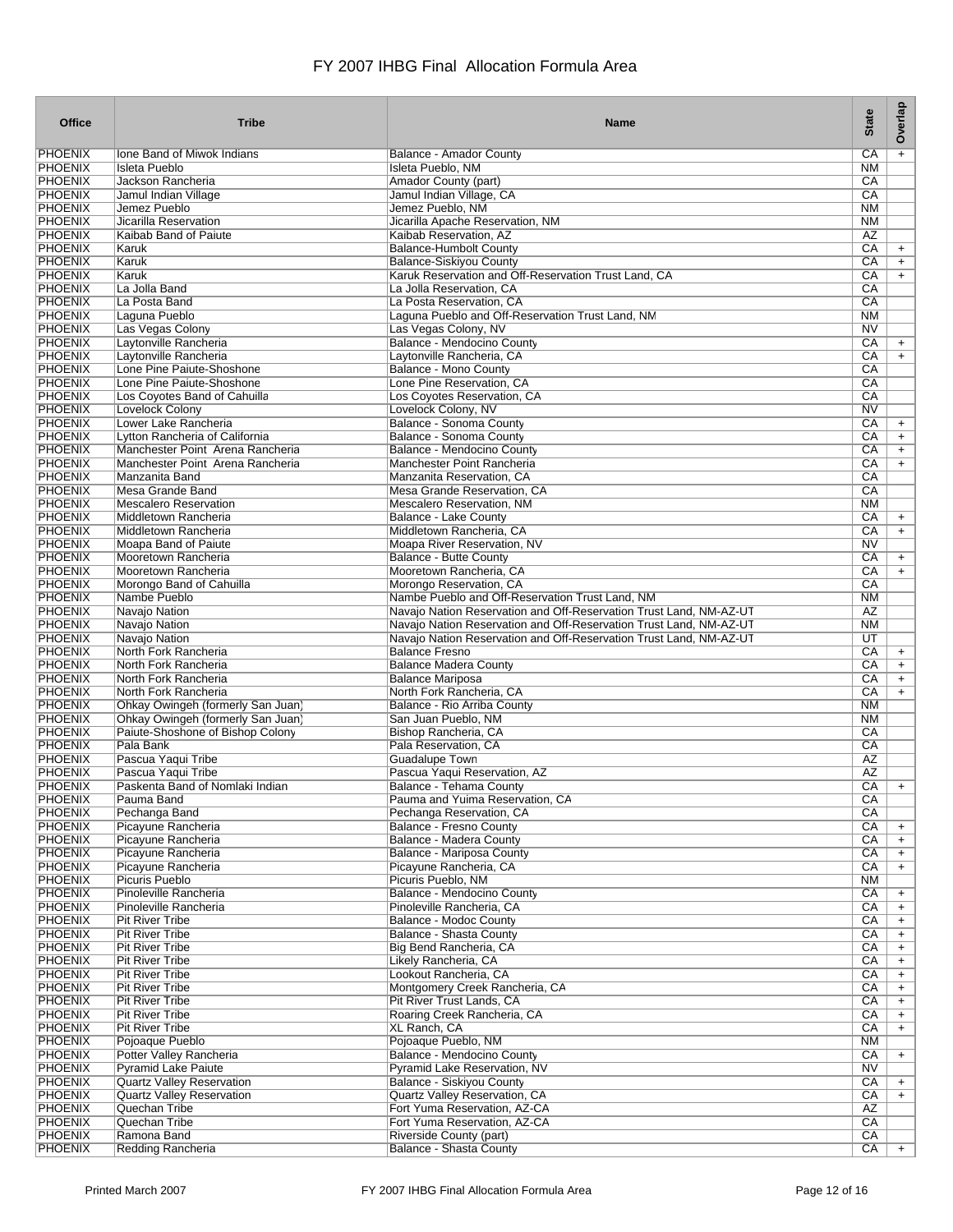| <b>Office</b>                    | <b>Tribe</b>                                                | <b>Name</b>                                                                        | <b>State</b>    | Overlap   |
|----------------------------------|-------------------------------------------------------------|------------------------------------------------------------------------------------|-----------------|-----------|
| <b>PHOENIX</b>                   | Redding Rancheria                                           | Redding Rancheria, CA                                                              | CA              | $\pmb{+}$ |
| <b>PHOENIX</b>                   | Redwood Valley Rancheria                                    | Balance - Mendocino County                                                         | CA              | $+$       |
| <b>PHOENIX</b>                   | Redwood Valley Rancheria                                    | Redwood Valley Rancheria, CA                                                       | СA              | $+$       |
| <b>PHOENIX</b>                   | Reno-Sparks Colony                                          | Reno-Sparks Colony, NV                                                             | N <sub>V</sub>  |           |
| <b>PHOENIX</b>                   | Resighini Rancheria                                         | Resighini Rancheria, CA                                                            | CA              |           |
| <b>PHOENIX</b>                   | <b>Rincon Reservation</b>                                   | Rincon Reservation, CA                                                             | CA              |           |
| <b>PHOENIX</b>                   | Robinson Rancheria                                          | Balance - Lake County                                                              | СA              | $\ddot{}$ |
| <b>PHOENIX</b><br><b>PHOENIX</b> | Robinson Rancheria<br>Rohnerville Rancheria Bear River Band | Robinson Rancheria and Off-Reservation Trust Land, CA<br>Rohnerville Rancheria, CA | CA<br>CA        | $+$       |
| <b>PHOENIX</b>                   | Round Valley Reservation                                    | <b>Balance - Mendocino County</b>                                                  | CA              | $\ddot{}$ |
| <b>PHOENIX</b>                   | Round Valley Reservation                                    | <b>Balance - Sonoma County</b>                                                     | СA              | $\ddot{}$ |
| <b>PHOENIX</b>                   | Round Valley Reservation                                    | Round Valley Reservation and Off-Reservation Trust Land, CA                        | CA              | $\ddot{}$ |
| <b>PHOENIX</b>                   | Rumsey Rancheria                                            | Balance - Yolo County                                                              | CA              | $\ddot{}$ |
| <b>PHOENIX</b>                   | Rumsey Rancheria                                            | Rumsey Rancheria, CA                                                               | CA              | $+$       |
| <b>PHOENIX</b>                   | Salt River Pima-Maricopa                                    | Salt River Reservation, AZ                                                         | AZ              |           |
| <b>PHOENIX</b>                   | San Carlos Apache                                           | San Carlos Reservation, AZ                                                         | AZ              |           |
| <b>PHOENIX</b>                   | San Felipe Pueblo                                           | San Felipe Pueblo, NM                                                              | N <sub>M</sub>  |           |
| <b>PHOENIX</b>                   | San Ildefonso Pueblo                                        | San Ildefonso Pueblo, NM                                                           | <b>NM</b>       |           |
| <b>PHOENIX</b>                   | San Juan Southern Paiute Tribe                              | Balance - Coconino County                                                          | AZ              |           |
| <b>PHOENIX</b>                   | San Manuel Band                                             | San Manuel Reservation, CA                                                         | $\overline{CA}$ |           |
| <b>PHOENIX</b>                   | San Pasqual Band                                            | San Pasqual Reservation, CA                                                        | CA              |           |
| <b>PHOENIX</b>                   | San Rosa Band of Cahuilla                                   | Santa Rosa Reservation, CA                                                         | CA              |           |
| <b>PHOENIX</b>                   | Sandia Pueblo                                               | Sandia Pueblo, NM                                                                  | <b>NM</b>       |           |
| <b>PHOENIX</b>                   | Santa Ana Pueblo                                            | Santa Ana Pueblo, NM                                                               | <b>NM</b>       |           |
| <b>PHOENIX</b><br><b>PHOENIX</b> | Santa Clara Pueblo<br>Santa Rosa Rancheria                  | Santa Clara Pueblo, NM<br>Santa Rosa Rancheria, CA                                 | <b>NM</b><br>СA |           |
| <b>PHOENIX</b>                   | Santa Ynez Band of Chumash                                  | Santa Ynez Reservation, CA                                                         | CA              |           |
| <b>PHOENIX</b>                   | Santa Ysabel Reservation                                    | Santa Ysabel Reservation, CA                                                       | CA              |           |
| <b>PHOENIX</b>                   | Santo Domingo Pueblo                                        | Santo Domingo Pueblo, NM                                                           | N <sub>M</sub>  |           |
| <b>PHOENIX</b>                   | Scotts Valley (Pomo)                                        | Balance - Contra Costa County                                                      | СA              | $\ddot{}$ |
| <b>PHOENIX</b>                   | <b>Scotts Valley (Pomo)</b>                                 | Balance - Lake County                                                              | CA              | $\ddot{}$ |
| <b>PHOENIX</b>                   | <b>Scotts Valley (Pomo)</b>                                 | Balance - Mendocino County                                                         | СA              | $\ddot{}$ |
| <b>PHOENIX</b>                   | Scotts Valley (Pomo)                                        | Balance - Sonoma County                                                            | СA              | $\ddot{}$ |
| <b>PHOENIX</b>                   | Sherwood Valley Rancheria                                   | Balance - Mendocino County                                                         | CA              | $\ddot{}$ |
| <b>PHOENIX</b>                   | Sherwood Valley Rancheria                                   | Sherwood Valley Rancheria, CA                                                      | СA              | $+$       |
| <b>PHOENIX</b>                   | Shingle Springs Rancheria                                   | <b>Balance El Dorado County</b>                                                    | CA              |           |
| <b>PHOENIX</b>                   | Shingle Springs Rancheria                                   | Shingle Springs Rancheria, CA                                                      | CA              |           |
| <b>PHOENIX</b>                   | Smith River Rancheria                                       | <b>Balance - Coos County</b>                                                       | OR              | $\ddot{}$ |
| <b>PHOENIX</b>                   | Smith River Rancheria                                       | <b>Balance - Curry County</b>                                                      | CA              | $\ddot{}$ |
| <b>PHOENIX</b>                   | Smith River Rancheria                                       | Balance - Del Norte County                                                         | СA              | $\ddot{}$ |
| <b>PHOENIX</b>                   | Smith River Rancheria                                       | Balance - Humboldt County                                                          | СA              | $\ddot{}$ |
| <b>PHOENIX</b><br><b>PHOENIX</b> | Smith River Rancheria                                       | Balance - Josephine County                                                         | OR              | $\ddot{}$ |
| <b>PHOENIX</b>                   | Smith River Rancheria<br>Soboba Band                        | Smith River Rancheria, CA<br>Soboba Reservation, CA                                | CA<br>СA        | $+$       |
| <b>PHOENIX</b>                   | <b>Stewarts Point Rancheria</b>                             | Balance - Sonoma County                                                            | CA              | $\ddot{}$ |
| <b>PHOENIX</b>                   | <b>Stewarts Point Rancheria</b>                             | Stewarts Point Rancheria, CA                                                       | CA              | $\ddot{}$ |
| <b>PHOENIX</b>                   | Sulphur Bank Rancheria                                      | <b>Balance - Lake County</b>                                                       | CA              | $\ddot{}$ |
| <b>PHOENIX</b>                   | Sulphur Bank Rancheria                                      | Sulphur Bank Rancheria, CA                                                         | CA              | $\ddot{}$ |
| PHOENIX                          | Summit Lake Paiute Tribe                                    | Summit Lake Reservation, NV                                                        | NV.             |           |
| <b>PHOENIX</b>                   | Susanville Rancheria                                        | Balance - Lassen County                                                            | CA              |           |
| <b>PHOENIX</b>                   | Susanville Rancheria                                        | Susanville Rancheria, CA                                                           | CA              |           |
| <b>PHOENIX</b>                   | Sycuan Band of Kumeyaay Natior                              | Sycuan Reservation, CA                                                             | CA              |           |
| <b>PHOENIX</b>                   | Table Bluff Rancheria Wiyot Tribe                           | Table Bluff Reservation and Off-Reservation Trust Land, CA                         | CA              |           |
| <b>PHOENIX</b>                   | Table Mountain Rancheria                                    | Table Mountain Rancheria, CA                                                       | CA              |           |
| <b>PHOENIX</b>                   | <b>Taos Pueblo</b>                                          | Taos Pueblo and Off-Reservation Trust Land, NM                                     | NM              |           |
| <b>PHOENIX</b>                   | Te-Moak                                                     | Battle Mountain Reservation, NV                                                    | N <sub>V</sub>  |           |
| <b>PHOENIX</b>                   | Te-Moak                                                     | Elko Colony, NV                                                                    | N <sub>V</sub>  |           |
| <b>PHOENIX</b>                   | Te-Moak                                                     | South Fork Reservation and Off-Reservation Trust Land, NV                          | N <sub>V</sub>  |           |
| <b>PHOENIX</b>                   | Te-Moak                                                     | Wells Colony, NV<br>Tesugue Pueblo and Off-Reservation Trust Land, NM              | N <sub>V</sub>  |           |
| <b>PHOENIX</b><br><b>PHOENIX</b> | <b>Tesuque Pueblo</b><br>Tohono O'Odham Nation              | Tohono O'odham Reservation and Off-Reservation Trust Land, AZ                      | NM<br>AZ        |           |
| <b>PHOENIX</b>                   |                                                             | Payson (Yavapai-Apache) Community, AZ                                              | $\overline{AZ}$ |           |
| <b>PHOENIX</b>                   | Tonto Apache of Arizona<br>Torres-Martinez Band of Cahuilla | <b>Torres-Martinez Reservation, CA</b>                                             | CA              |           |
| <b>PHOENIX</b>                   | <b>Trinidad Rancheria</b>                                   | Trinidad Rancheria and Off-Reservation Trust Land, CA                              | CA              |           |
| <b>PHOENIX</b>                   | Tule River Indian Tribe                                     | Tule River Reservation, CA                                                         | CA              |           |
| <b>PHOENIX</b>                   | Tulomne Rancheria                                           | Balance - Tuolumne County                                                          | CA              |           |
| <b>PHOENIX</b>                   | Tulomne Rancheria                                           | Tuolumne Rancheria and Off-Reservation Trust Land, CA                              | CA              |           |
| <b>PHOENIX</b>                   | Twenty Nine Palms Band                                      | Riverside County (part)                                                            | CA              |           |
| <b>PHOENIX</b>                   | Twenty Nine Palms Band                                      | San Bernardino County (part)                                                       | CA              |           |
| <b>PHOENIX</b>                   | Upper Lake Rancheria Habematolel Pomo                       | <b>Balance - Lake County</b>                                                       | CA              | $+$       |
| <b>PHOENIX</b>                   | Upper Lake Rancheria Habematolel Pomo                       | Upper Lake Rancheria, CA                                                           | CA              | $+$       |
| <b>PHOENIX</b>                   | Utu Utu Gwaiti Paiute                                       | Benton Paiute Reservation, CA                                                      | CA              |           |
| <b>PHOENIX</b>                   | Viejas Group of Capitan Grande                              | Viejas Rancheria, CA                                                               | CA              |           |
| <b>PHOENIX</b>                   | <b>Walker River Paiute Tribe</b>                            | <b>Walker River Reservation, NV</b>                                                | NV              |           |
| <b>PHOENIX</b>                   | Washoe Tribe                                                | Carson Colony, NV                                                                  | N <sub>V</sub>  |           |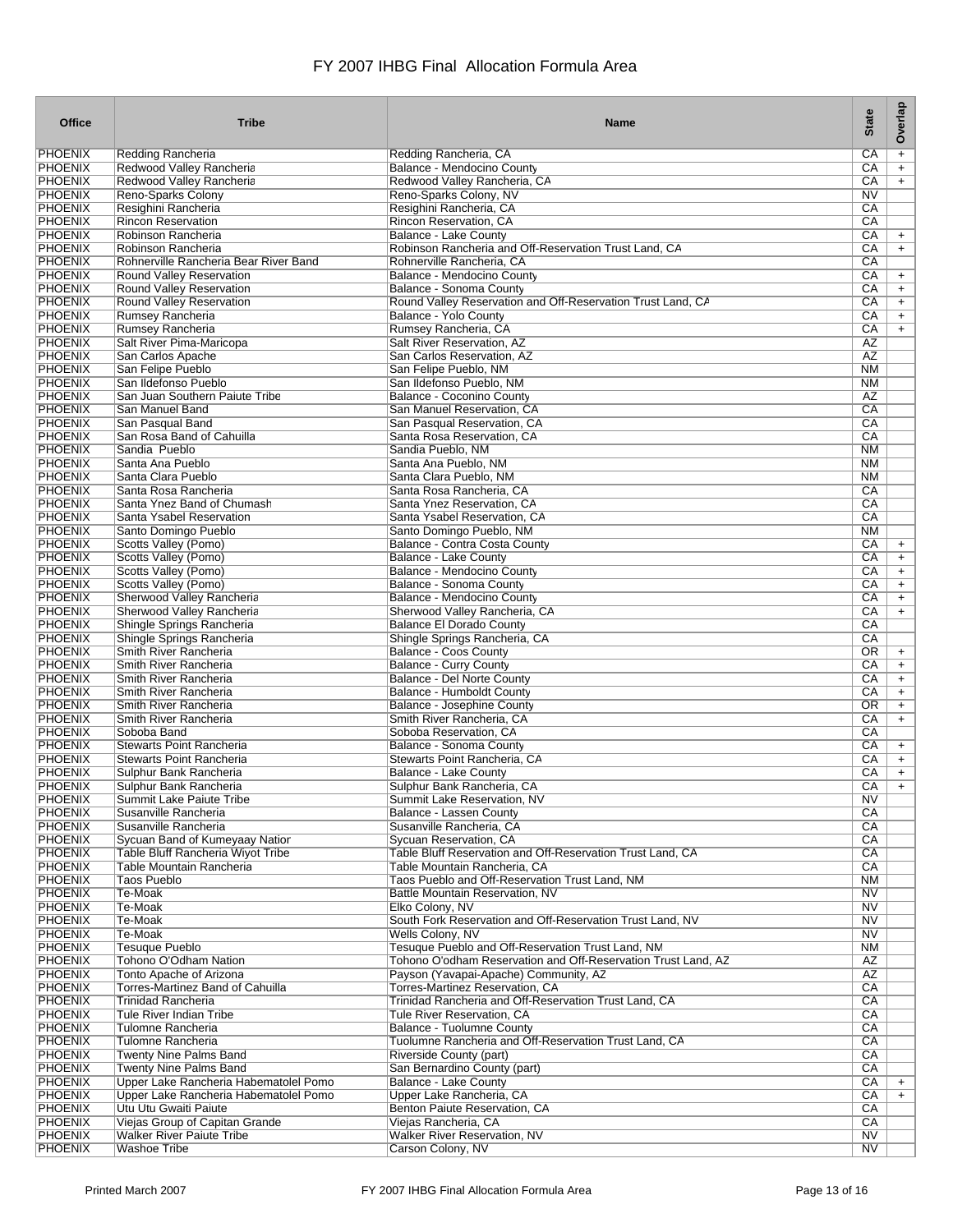| <b>Office</b>  | <b>Tribe</b>                        | <b>Name</b>                                              | <b>State</b>   | Overlap |
|----------------|-------------------------------------|----------------------------------------------------------|----------------|---------|
| PHOENIX        | <b>Washoe Tribe</b>                 | Dresslerville Colony, NV                                 | <b>NV</b>      |         |
| <b>PHOENIX</b> | <b>Washoe Tribe</b>                 | Stewart Community, NV                                    | <b>NV</b>      |         |
| PHOENIX        | <b>Washoe Tribe</b>                 | Woodfords Community, CA                                  | CA             |         |
| <b>PHOENIX</b> | White Mountain Apache (Fort Apache) | Fort Apache Reservation, AZ                              | AZ             |         |
| <b>PHOENIX</b> | Winnemucca Colony                   | Winnemucca Colony, NV                                    | N <sub>V</sub> |         |
| <b>PHOENIX</b> | Yavapai-Apache (Camp Verde)         | Camp Verde Reservation, AZ                               | AZ             |         |
| PHOENIX        | Yavapai-Prescott                    | Yavapai Reservation, AZ                                  | AZ             |         |
| PHOENIX        | Yerington Paiute Tribe              | Campbell Ranch, NV                                       | <b>NV</b>      |         |
| <b>PHOENIX</b> | <b>Yerington Paiute Tribe</b>       | Yerington Colony, NV                                     | <b>NV</b>      |         |
| <b>PHOENIX</b> | Yomba Shoshone Tribe                | Yomba Reservation, NV                                    | <b>NV</b>      |         |
| PHOENIX        | Ysleta Del Sur                      | Balance - El Paso County                                 | <b>TX</b>      |         |
| <b>PHOENIX</b> | Ysleta Del Sur                      | Balance - Hudspeth County                                | <b>TX</b>      |         |
| PHOENIX        | Ysleta Del Sur                      | Ysleta Del Sur Pueblo and Off-Reservation Trust Land, TX | <b>TX</b>      |         |
| PHOENIX        | Yurok Tribe                         | Balance - Del Norte County                               | CA             | $+$     |
| <b>PHOENIX</b> | Yurok Tribe                         | Balance - Humboldt County                                | CA             | $+$     |
| <b>PHOENIX</b> | Yurok Tribe                         | Yurok Reservation, CA                                    | CA             | $+$     |
| PHOENIX        | Zia Pueblo                          | Zia Pueblo and Off-Reservation Trust Land, NM            | <b>NM</b>      |         |
| PHOENIX        | Zuni Tribe                          | Zuni Reservation and Off-Reservation Trust Land, AZ-NM   | AZ             |         |
| <b>PHOENIX</b> | Zuni Tribe                          | Zuni Reservation and Off-Reservation Trust Land, AZ-NM   | <b>NM</b>      |         |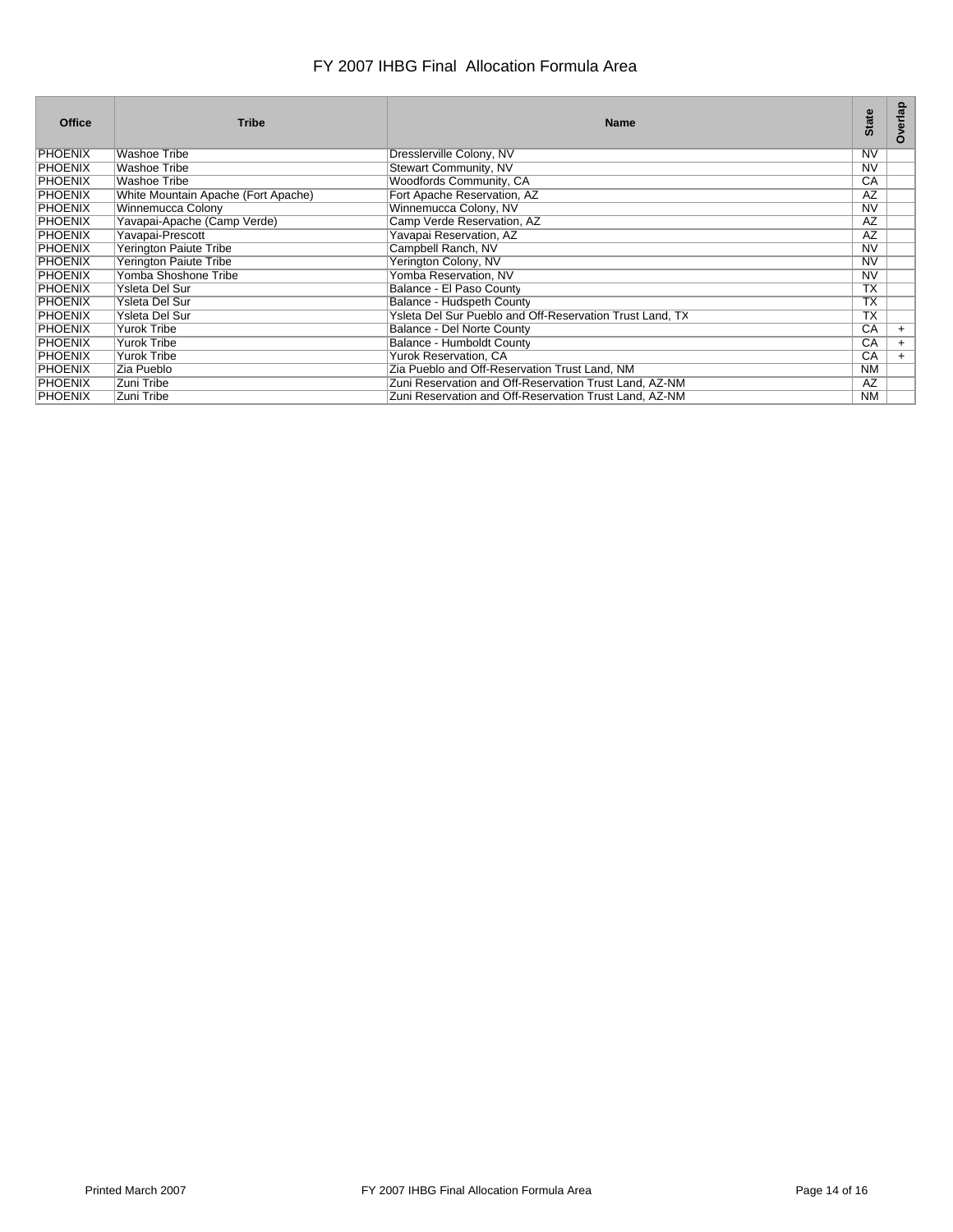| <b>Office</b>                    | <b>Tribe</b>                                                                     | <b>Name</b>                                                                                | <b>State</b>           | Overlap                |
|----------------------------------|----------------------------------------------------------------------------------|--------------------------------------------------------------------------------------------|------------------------|------------------------|
| <b>SEATTLE</b>                   | <b>Burns-Paiute Colony</b>                                                       | <b>Balance - Harney County</b>                                                             | OR                     |                        |
| <b>SEATTLE</b>                   | <b>Burns-Paiute Colony</b>                                                       | Burns Paiute Colony and Off-Reservation Trust Land, OR                                     | OR                     |                        |
| <b>SEATTLE</b>                   | <b>Chehalis Confederated Tribes</b>                                              | Chehalis Reservation, WA                                                                   | <b>WA</b>              |                        |
| <b>SEATTLE</b>                   | Coeur D'Alene Tribe                                                              | Coeur d'Alene Reservation, ID                                                              | ID                     |                        |
| <b>SEATTLE</b><br><b>SEATTLE</b> | <b>Colville Confederated Tribes</b><br>Coos Bay Confederated Tribes              | Colville Reservation and Off-Reservation Trust Land, WA<br>Balance - Coos County           | <b>WA</b><br>OR.       | $\ddot{}$              |
| <b>SEATTLE</b>                   | Coos Bay Confederated Tribes                                                     | Balance - Curry County                                                                     | СA                     | $\ddot{}$              |
| <b>SEATTLE</b>                   | Coos Bay Confederated Tribes                                                     | Balance - Douglas County                                                                   | OR.                    | $\ddot{}$              |
| <b>SEATTLE</b>                   | Coos Bay Confederated Tribes                                                     | Balance - Lane County                                                                      | 0R                     | $\ddot{}$              |
| <b>SEATTLE</b>                   | Coos Bay Confederated Tribes                                                     | Balance - Lincoln County                                                                   | OR.                    | $\ddot{}$              |
| <b>SEATTLE</b>                   | Coos Bay Confederated Tribes                                                     | Coos, Lower Umpqua, and Siuslaw Reservation and Off-Reservation Trust Land, OF             | OR.                    | $\ddot{}$              |
| <b>SEATTLE</b>                   | Coquille Indian Tribe                                                            | Balance - Coos County                                                                      | OR                     | $\ddot{}$              |
| <b>SEATTLE</b><br><b>SEATTLE</b> | Coquille Indian Tribe<br>Coquille Indian Tribe                                   | <b>Balance - Curry County</b><br>Balance - Douglas County                                  | OR.<br>OR              | $\ddot{}$<br>$\ddot{}$ |
| <b>SEATTLE</b>                   | Coquille Indian Tribe                                                            | Balance - Jackson County                                                                   | OR                     | $\ddot{}$              |
| <b>SEATTLE</b>                   | Coquille Indian Tribe                                                            | Balance - Lane County                                                                      | OR.                    | $\ddot{}$              |
| <b>SEATTLE</b>                   | Coquille Indian Tribe                                                            | Coquille Reservation and Off-Reservation Trust Land, OR                                    | OR.                    | $\ddot{}$              |
| <b>SEATTLE</b>                   | Coquille Indian Tribe                                                            | Coquille Reservation and Off-Reservation Trust Land, OR                                    | OR.                    | $\ddot{}$              |
| <b>SEATTLE</b>                   | <b>Cow Creek Tribes</b>                                                          | Balance - Coos County                                                                      | OR.                    | $\ddot{}$              |
| <b>SEATTLE</b>                   | <b>Cow Creek Tribes</b>                                                          | <b>Balance - Deschutes County</b>                                                          | OR.                    | $+$                    |
| <b>SEATTLE</b>                   | <b>Cow Creek Tribes</b>                                                          | <b>Balance - Douglas County</b>                                                            | <b>OR</b>              | $\ddot{}$              |
| <b>SEATTLE</b><br><b>SEATTLE</b> | <b>Cow Creek Tribes</b>                                                          | Balance - Jackson County<br>Balance - Josephine County                                     | OR.<br>OR              | $\ddot{}$              |
| <b>SEATTLE</b>                   | <b>Cow Creek Tribes</b><br><b>Cow Creek Tribes</b>                               | Balance - Klamath County                                                                   | OR                     | $\ddot{}$<br>$\ddot{}$ |
| <b>SEATTLE</b>                   | <b>Cow Creek Tribes</b>                                                          | <b>Balance - Lane County</b>                                                               | 0R                     | $+$                    |
| <b>SEATTLE</b>                   | <b>Cow Creek Tribes</b>                                                          | Cow Creek Reservation, SD                                                                  | 0R                     | $\ddot{}$              |
| <b>SEATTLE</b>                   | <b>Cowlitz Tribe</b>                                                             | <b>Balance - Clark County</b>                                                              | <b>WA</b>              |                        |
| <b>SEATTLE</b>                   | <b>Cowlitz Tribe</b>                                                             | <b>Balance - Cowlitz County</b>                                                            | <b>WA</b>              |                        |
| <b>SEATTLE</b>                   | <b>Cowlitz Tribe</b>                                                             | Balance - Lewis County                                                                     | <b>WA</b>              |                        |
| <b>SEATTLE</b>                   | <b>Cowlitz Tribe</b>                                                             | Balance - Skamania County                                                                  | WA                     |                        |
| <b>SEATTLE</b>                   | Fort Hall Shoshone-Bannock                                                       | Fort Hall Reservation and Off-Reservation Trust Land, ID                                   | ID                     |                        |
| <b>SEATTLE</b><br><b>SEATTLE</b> | <b>Grand Ronde Confederated Tribes</b><br><b>Grand Ronde Confederated Tribes</b> | <b>Balance - Marion County</b>                                                             | OR<br>OR.              | $\ddot{}$              |
| <b>SEATTLE</b>                   | <b>Grand Ronde Confederated Tribes</b>                                           | Balance - Multnomah County<br>Balance - Polk County                                        | 0R                     | $\ddot{}$<br>$\ddot{}$ |
| <b>SEATTLE</b>                   | <b>Grand Ronde Confederated Tribes</b>                                           | Balance - Tillamook County                                                                 | OR.                    | $\ddot{}$              |
| <b>SEATTLE</b>                   | <b>Grand Ronde Confederated Tribes</b>                                           | Balance - Washington County                                                                | OR.                    | $\ddot{}$              |
| <b>SEATTLE</b>                   | <b>Grand Ronde Confederated Tribes</b>                                           | Balance - Yamhill County                                                                   | OR.                    | $\ddot{}$              |
| <b>SEATTLE</b>                   | <b>Grand Ronde Confederated Tribes</b>                                           | Grand Ronde Reservation, OR                                                                | OR.                    | $\ddot{}$              |
| <b>SEATTLE</b>                   | Hoh Indian Tribe                                                                 | Balance - Clallam County                                                                   | WA                     | $\ddot{}$              |
| <b>SEATTLE</b>                   | Hoh Indian Tribe                                                                 | Balance - Grays Harbor County                                                              | WA                     | $\ddot{}$              |
| <b>SEATTLE</b><br><b>SEATTLE</b> | Hoh Indian Tribe<br>Jamestown S'Klallam Tribe                                    | Hoh Reservation, WA                                                                        | <b>WA</b><br>WA        | $\ddot{}$              |
| <b>SEATTLE</b>                   | Jamestown S'Klallam Tribe                                                        | Balance - Clallam County<br>Balance - Jefferson County                                     | <b>WA</b>              | $\ddot{}$<br>$\ddot{}$ |
| <b>SEATTLE</b>                   | Jamestown S'Klallam Tribe                                                        | Jamestown S'Klallam Reservation and Off-Reservation Trust Land, WA                         | <b>WA</b>              | $\ddot{}$              |
| <b>SEATTLE</b>                   | Kalispel Indian Community                                                        | Kalispel Reservation, WA                                                                   | <b>WA</b>              |                        |
| <b>SEATTLE</b>                   | <b>Klamath Tribes</b>                                                            | Balance - Klamath County                                                                   | <b>OR</b>              | $\ddot{}$              |
| <b>SEATTLE</b>                   | <b>Klamath Tribes</b>                                                            | Klamath Reservation, OR                                                                    | OR.                    | $\ddot{}$              |
| <b>SEATTLE</b>                   | Kootenai Tribe                                                                   | Kootenai Reservation. ID                                                                   | ID                     |                        |
| SEATTLE                          | Lower Elwha Tribal Community                                                     | Balance - Clallam County                                                                   | WA.                    | $\ddot{}$              |
| <b>SEATTLE</b><br><b>SEATTLE</b> | Lower Elwha Tribal Community<br>Lummi Tribe                                      | Lower Elwha Reservation and Off-Reservation Trust Land, WA<br>Lummi Reservation, WA        | <b>WA</b><br><b>WA</b> | $+$                    |
| <b>SEATTLE</b>                   | Lummi Tribe                                                                      | Whatcom County (part)                                                                      | WA                     | $+$<br>$+$             |
| <b>SEATTLE</b>                   | Makah Indian Tribe                                                               | Makah Reservation, WA                                                                      | <b>WA</b>              |                        |
| <b>SEATTLE</b>                   | Muckleshoot Indian Tribe                                                         | Muckleshoot Reservation and Off-Reservation Trust Land, WA                                 | <b>WA</b>              |                        |
| <b>SEATTLE</b>                   | <b>Nez Perce Tribe</b>                                                           | Nez Perce Reservation. ID                                                                  | ID                     |                        |
| <b>SEATTLE</b>                   | Nisqually Indian Community                                                       | <b>Balance - Thurston County</b>                                                           | <b>WA</b>              | $+$                    |
| <b>SEATTLE</b>                   | Nisqually Indian Community                                                       | Nisqually Reservation, WA                                                                  | WA                     | $+$                    |
| <b>SEATTLE</b>                   | Nisqually Indian Community                                                       | Pierce County (part)                                                                       | <b>WA</b>              | $+$                    |
| <b>SEATTLE</b><br><b>SEATTLE</b> | Nooksack Tribe<br><b>Nooksack Tribe</b>                                          | <b>Balance - Whatcom County</b><br>Nooksack Reservation and Off-Reservation Trust Land, WA | <b>WA</b><br><b>WA</b> | $+$                    |
| <b>SEATTLE</b>                   | Port Gamble Indian Community                                                     | Balance - Kitsap County                                                                    | <b>WA</b>              | $+$<br>$+$             |
| <b>SEATTLE</b>                   | Port Gamble Indian Community                                                     | Port Gamble Reservation, WA                                                                | WA                     | $+$                    |
| <b>SEATTLE</b>                   | <b>Puyallup Tribe</b>                                                            | <b>Balance - Pierce County</b>                                                             | WA.                    | $\ddot{}$              |
| <b>SEATTLE</b>                   | <b>Puyallup Tribe</b>                                                            | Puyallup Reservation and Off-Reservation Trust Land, WA                                    | <b>WA</b>              | $\ddot{}$              |
| <b>SEATTLE</b>                   | Quileute Tribe                                                                   | Quileute Reservation, WA                                                                   | <b>WA</b>              |                        |
| <b>SEATTLE</b>                   | <b>Quinault Tribe</b>                                                            | <b>Balance - Grays Harbor County</b>                                                       | <b>WA</b>              | $+$                    |
| <b>SEATTLE</b>                   | <b>Quinault Tribe</b>                                                            | Balance - Jefferson County                                                                 | <b>WA</b>              | $+$                    |
| <b>SEATTLE</b>                   | <b>Quinault Tribe</b>                                                            | Quinault Reservation, WA                                                                   | <b>WA</b>              | $+$                    |
| <b>SEATTLE</b><br><b>SEATTLE</b> | Samish Nation<br>Samish Nation                                                   | Balance - Island County<br><b>Balance - Skagit County</b>                                  | WA<br>WA               | $+$<br>$+$             |
| <b>SEATTLE</b>                   | <b>Samish Nation</b>                                                             | <b>Balance - Whatcom County</b>                                                            | <b>WA</b>              | $\ddot{}$              |
| <b>SEATTLE</b>                   | Samish Nation                                                                    | Samish, WA                                                                                 | WA                     | $\ddot{}$              |
| <b>SEATTLE</b>                   | Sauk-Suiattle Indian Tribe                                                       | <b>Balance - King County</b>                                                               | <b>WA</b>              | $+$                    |
| <b>SEATTLE</b>                   | Sauk-Suiattle Indian Tribe                                                       | <b>Balance - Pierce County</b>                                                             | WA                     | $+$                    |
| <b>SEATTLE</b>                   | Sauk-Suiattle Indian Tribe                                                       | <b>Balance - Snohomish County</b>                                                          | <b>WA</b>              | $+$                    |